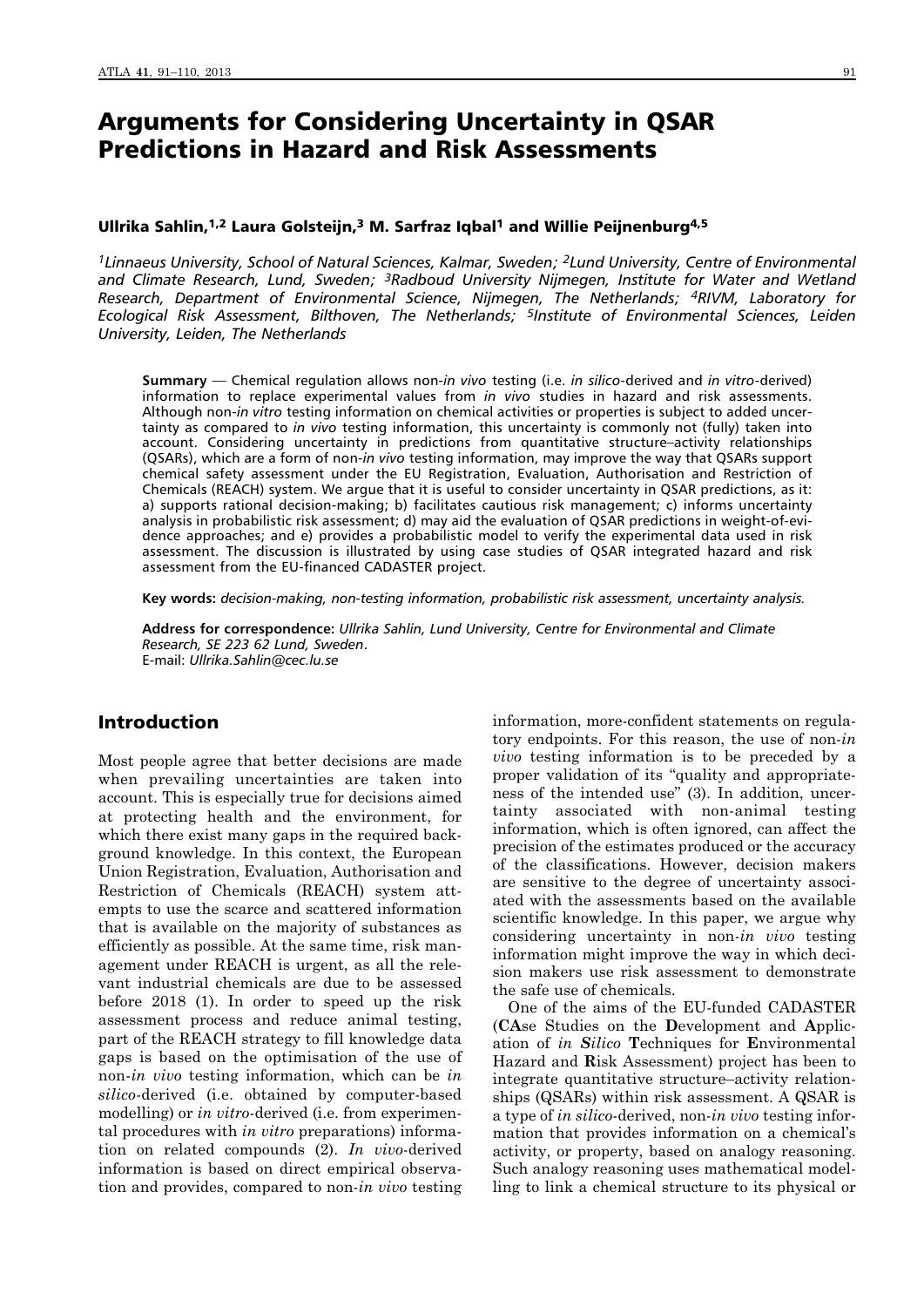chemical properties, or to a measured biological activity (4, 5). The quantitative nature of a QSAR permits quantitative validation and assessment of uncertainty in the predictions, which can be probabilistic when based on a given probability model (6). The method of risk assessment is, in general, a structured way of describing uncertainty in unknown quantities (7), e.g. the future environmental impact from the use of a chemical, and is probabilistic in nature. One of the tasks within the CADASTER project has been to provide guidance on the integration of QSARs in probabilistic risk assessment (8), and thereby go beyond the use of QSARs as point predictions (5, 9).

The objective of this paper is to discuss why uncertainty associated with a QSAR prediction ought to be considered in hazard and risk assessments to support chemical safety assessment under REACH. In summary, the five arguments supporting the consideration of uncertainty in QSAR predictions discussed here are that:

- a) it can assist in the evaluation of management strategies, in terms of a more balanced comparison of benefits and losses resulting from chemical regulation, by using uncertainty analysis instead of conservative safety factors (thus allowing the decision maker to be more riskneutral);
- b) it can be used to generate more-conservative (i.e. safer) hazard and risk assessments (compared to not considering uncertainty);
- c) it can have an impact on decisions, which can be shown by uncertainty and sensitivity analysis;
- d) it can provide useful additional information on the quality of a QSAR prediction in a weight-ofevidence (WoE) approach; and
- e) it can aid the verification of experimental results, by providing a probabilistic model for their evaluation.

Firstly, we provide an introduction to the context and characteristics of the type of uncertainty that we are considering. Subsequently, we discuss the arguments as to why uncertainty in QSAR predictions ought to be considered. The arguments are illustrated with case studies from the CADASTER project.

# Framing and the Context of Uncertainty

Uncertainty in a QSAR prediction is defined here as the added uncertainty associated with non-*in vivo* testing (i.e. *in vitro*/*in silico*-derived) information compared to *in vivo* testing-derived information. We acknowledge that there is also uncertainty associated with *in vivo* testing infor-

mation, but that is not a reason to disregard uncertainty in non-*in vivo* information. Consider an assessment input parameter of either a point estimate based on, for example, an *in vivo* experimental test, or a prediction from a QSAR. The level of complexity that is required to ascertain uncertainty associated with a QSAR prediction is determined by how uncertainty in the test-based estimate is dealt with. Consider a situation where *in vivo* testing information is provided by a point estimate that corresponds to the most likely endpoints, or expected value. The practice, in this particular risk assessment, is then to disregard the magnitude of other sources of uncertainty, such as measurements errors, variability in experimental method or endpoint variability. Similarly, these sources of uncertainty then do not have to be considered for non-*in vivo* testing information. When variability is considered in *in vivo* testing information, for example in experimental data, this should also be reflected in the treatment of non-*in vivo* testing information. In the latter case, expert judgement can be employed to add variability to a QSAR prediction, since nowadays few QSARs actually model variability (but see Tebby and Mombelli [10]). In any case, there will always be an error associated with a QSAR prediction, because a prediction is derived from a simplification of reality (called a model), and models are always more or less 'imperfect'. Uncertainty in a QSAR prediction is, in this context, knowledgebased uncertainty that can be reduced by performing the experimental test that will remove the error associated with a model-based prediction and increase the confidence in the resulting assessments.

This paper focuses on uncertainty in a QSAR prediction from the perspective of the user (here a risk assessor or a person who performs chemical ranking or regulatory decisions). The risk assessor is obliged to follow principles to deal with uncertainty that were set up by the regulatory framework for risk management, which can involve cautious assessment or rules for information requirements. Within this framework, it is the risk assessor's uncertainty that is to be considered. Uncertainty associated with a QSAR prediction is both qualitative and quantitative, referred to as predictive reliability and predictive error, respectively (6). Uncertainty linked to the reliability of a model that is used for prediction can be described as a measure of extrapolation that can assist the risk assessor in judging the level of confidence in the use of the model for that purpose. The risk assessor's judgement of uncertainty associated with the predictive error can, for QSARs, be informed by predictive inference based on the QSAR data and a probability model of observed and not-yet-observed quantities (6). The advantage of QSARs compared to other non-*in vivo* testing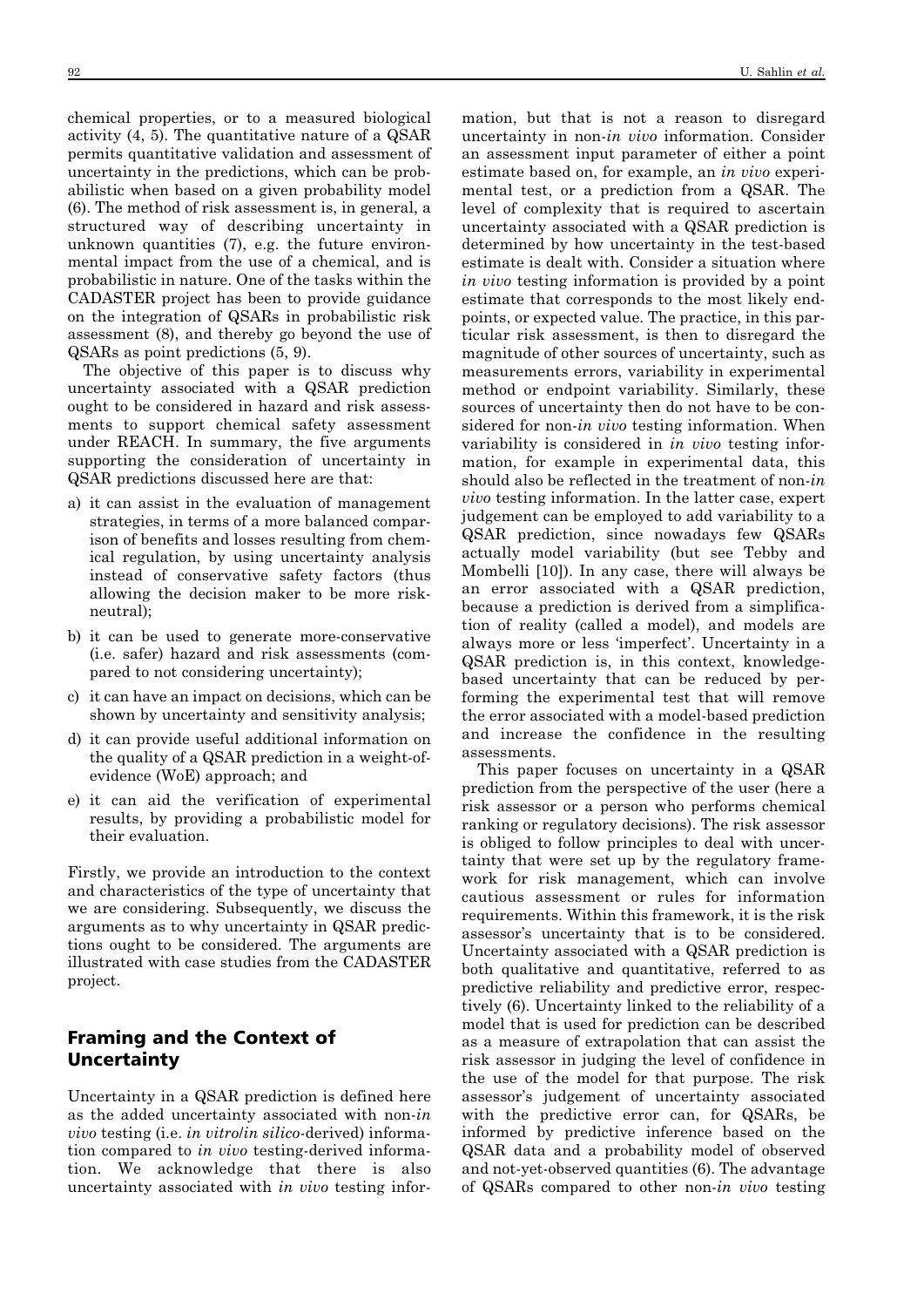data is that the predictive error can be assessed by principles of statistical inference, thereby offering a quantitative and transparent treatment of uncertainty.

### Case Studies

The discussion will be illustrated with three case studies of benzotriazoles (BTAZs), as examples of QSAR integrated chemical safety assessments performed in the CADASTER project. These studies cover QSAR integrated hazard and risk assessment and the validation of experimental (*in vivo*-derived) data, and are described in Appendices  $1-3$ .

A QSAR integrated hazard assessment was performed to identify compounds classified as very toxic (Appendix 1). This case study demonstrates the impact on classification and, in particular, on the rate of type II errors (i.e. the failure to regulate a dangerous chemical), following different ways of considering uncertainty in QSAR predictions in the input, and attitudes to express uncertainty in the output of hazard assessment.

Non-safe emissions are those that cause the Environmental Concentration (EC) to exceed the No-Effect Concentration (NEC). QSAR integrated fate and effect assessments were made to find the Predicted EC (PEC) and Predicted NEC (PNEC) of eight BTAZs (Appendix 2). Uncertainty in these prediction values was expressed as probability distributions around PEC and PNEC. When there is strong evidence that the EC will be larger than the NEC, the decision is to apply risk management to reduce emissions, or refine the assessment to improve the evidence. We refer to these actions as 'to regulate'. In this case study, several QSARs were used to assess PECs and PNECs for risk assessment. Uncertainty in QSAR predictions was characterised by the predictive distribution following statistical inference or expert judgement. This case study demonstrates the effect of considering QSAR uncertainty in risk evaluation.

The last case study demonstrates a way of employing uncertainty in QSAR predictions for the

validation of new experimental data (Appendix 3). In this case, the same QSARs as in the hazard assessment case study were used to validate experimental data on aquatic toxicity for previously untested BTAZs.

# Arguments for Considering Uncertainty in QSAR Predictions

### **Rational decision-making**

The decision maker's behaviour and attitude toward uncertainty and risk can be described or prescribed by decision rules. A common rule of rational decision-making is to maximise the expected utility, where utility expresses how much a decision maker values a future outcome. Consideration is given to the range of possible values of utility, derived from an assessment outcome for which uncertainty is characterised by a probability distribution. The range of likely values for utility depends on the inherent variation in the underlying processes that lead to the assessed outcome (variability), or on the variation that follows from our uncertainty in the characteristics of this process. The utility linked to the production and use of chemicals ought to decrease with increasing damage to health and the environment, and ought to increase when society benefits from the use of the chemicals. Utility in risk assessment is commonly the opposite of loss, whereas net benefit can be used as utility in a cost–benefit analysis. A riskneutral decision maker is indifferent to a certain and an uncertain alternative with the same expected utility (Figure 1). If choosing between two chemicals, where chemical A is of medium risk with little uncertainty and chemical B is of low risk with high uncertainty, a risk-neutral decision maker would choose chemical B. In practice, however, it has been noticed that decision makers are often risk averse — they tend to dislike the more uncertain alternative, if everything else remains equal. When a conservative value on risk is higher

| Table 1: The decision matrix for the simplified probabilistic chemical safety assessment |
|------------------------------------------------------------------------------------------|
|------------------------------------------------------------------------------------------|

| Decision                                                    | Outcome                                                                                     | Likelihood  | Utility                                                                   |
|-------------------------------------------------------------|---------------------------------------------------------------------------------------------|-------------|---------------------------------------------------------------------------|
| Regulate:                                                   | $EC > NEC$ , correct<br>$P(PEC > PNEC) > 0.05$ $EC < NEC$ , type I error $P$ (type I error) | P (correct) | No loss<br>Missed opportunity loss or increased<br>damage from substitute |
| No concern:<br>$P (PEC < PNEC) > 0.05$ $EC < NEC$ , correct | $EC > NEC$ , type II error P (type II error)                                                | P (correct) | Damage to environment and health<br>No loss                               |

*Decision alternatives, outcomes and their likelihood, and the factors influencing utilities are shown. PEC = Predicted Environmental Concentration; PNEC = Predicted No-Effect Concentration.*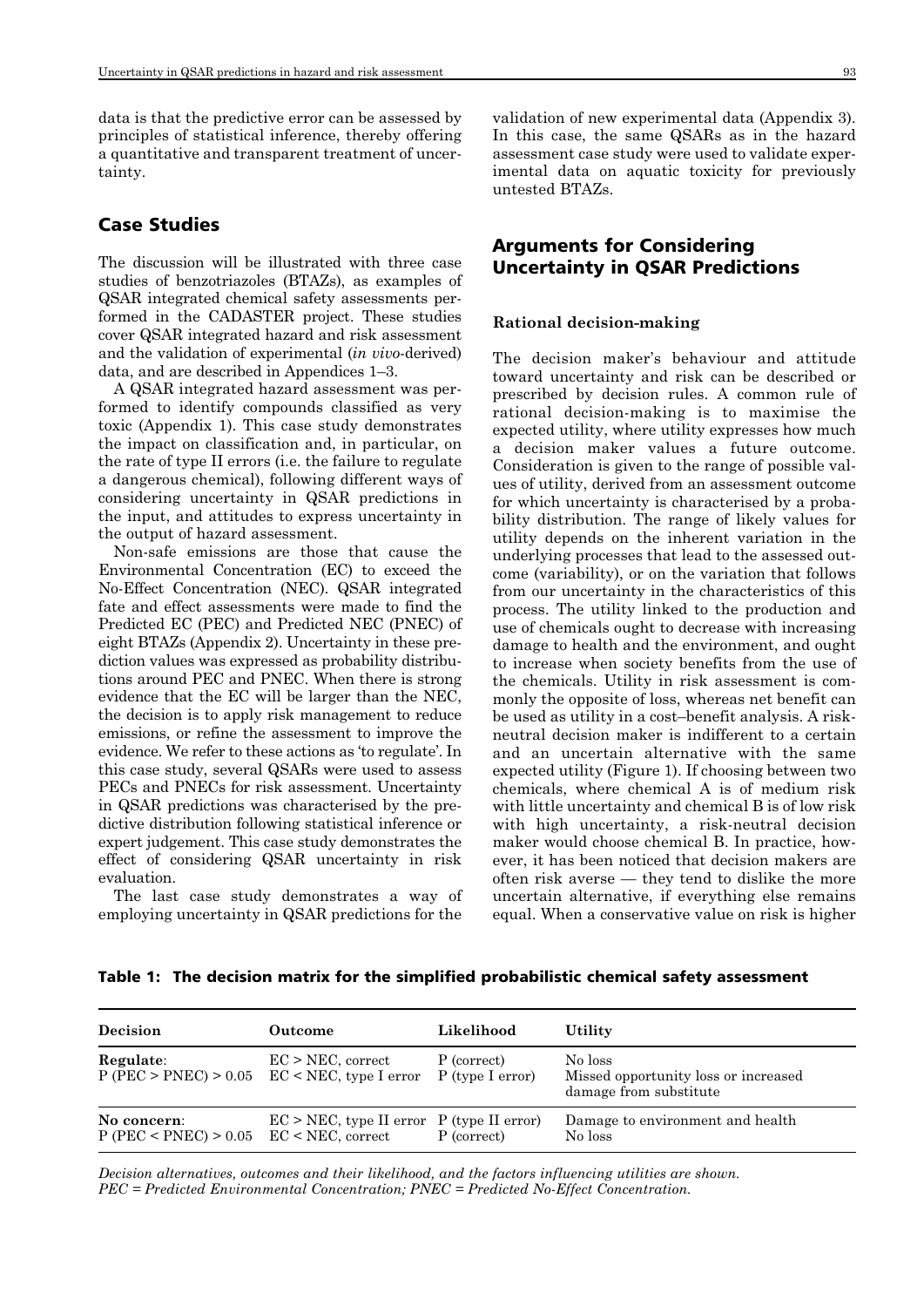

### Figure 1: The process of rational decision-making

*Points at which to consider uncertainty in QSAR predictions are found in the specification of the input or in the response to the output of an assessment. Input can either be given a full probabilistic characterisation (precise; illustrated by the probability density function [pdf] of a continuous quantitative input parameter) or a conservative point value. Decision makers can be insensitive to uncertainty in the outcome of an assessment (risk-neutral; illustrated by the mean or median from the cumulative distribution function [cdf] of the assessment output) or dislike more uncertain outcomes (risk-averse; illustrated by an extreme value from the output cdf). Attitudes toward uncertainty can only be fully supported by precise characterisation (i.e. full probabilistic distribution) of uncertainty in input.* 

for chemical A, this means that the risk assessor might choose chemical A, since he/she wants to avoid the possibility that chemical B might be, in fact, a higher most-likely risk than chemical A. Thus, rational decision making is guided by utility and the decision makers' attitudes toward the uncertainty in utility. It should be noted that utility is not supposed to be a function of uncertainty *per se*. Rational decision making based on expectations is possible, if uncertainty reflects the like lihood of all possible outcomes (a precise characterisation is shown in Figure 1).

It is possible to distinguish the different types of errors that can be made in chemical safety regulation (see Table 1). Regulating a chemical when in fact it is not a risk — a type I error — creates losses due to missed opportunities or the increased use of a more dangerous substitute. The consequences of failing to regulate a dangerous chemical

— a type II error — are associated with increased losses due to damage to the environment and health. In general, type II errors are less favoured than type I errors. Let us consider that the utility function represents the losses associated with different outcomes in Table 1. Since uncertainty in QSAR predictions might have an influence on the likelihood of different outcomes, and thereby on the expected utility, it should be considered in hazard and risk assessments (*Argument I*).

Let us consider a rational decision maker who is risk-neutral, i.e. is seeking to maximise the expected utility. This leads to a situation where risk and uncertainty are both reduced to an expected value. Does this imply that it is enough to provide a QSAR prediction as a point value? In some cases it does, as long as the influence of QSAR uncertainty does not affect the expected utility. However, in certain situations — for exam-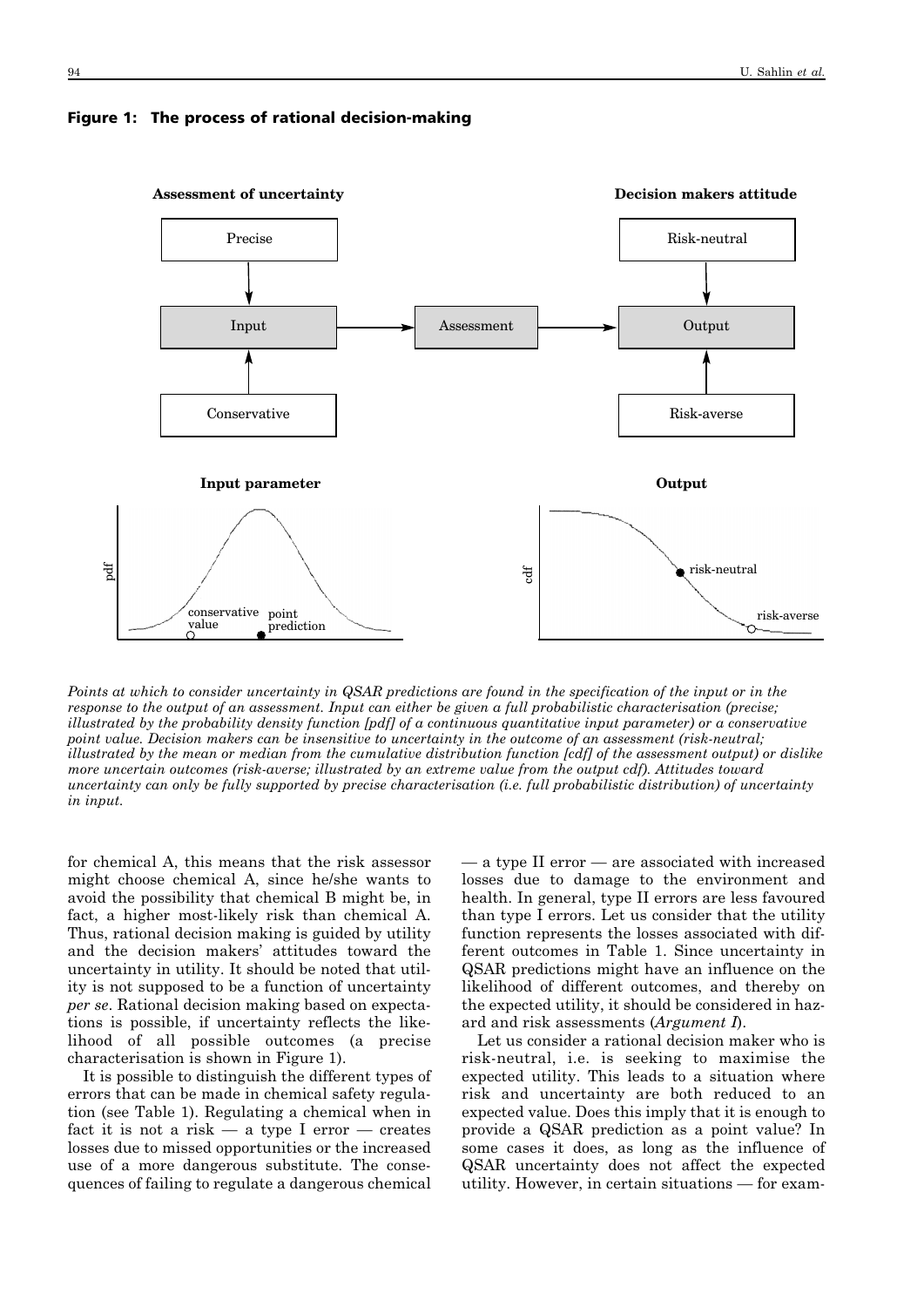ple, when the distribution describing uncertainty in a parameter is highly skewed, or when there is a complex relation between the input parameter and the output of the assessment — that consideration may not hold. The removal of possible extreme values (or events) from the characterisation of QSAR prediction, and thereby from the assessment, might have a large influence on the final estimate of risk and expected utility. Uncertainty in a QSAR prediction used as input parameter in fate or effect assessment models may be important for the expected utility, when the most extreme values of the predictive distribution have a large influence on the final outcome.

#### **Conservative risk assessment**

In environmental decision making, it is generally complicated to base decisions on expected utility, as utility is difficult to specify when effects are irreversible and the risk to humans and the environment is high. Limitations in the background knowledge for hazard and risk assessments make it difficult to produce precise estimates of the likelihood of different outcomes, and thereby, of risk. These difficulties have led to the emergence of conservatism in risk management, which is expressed as a higher acceptance of erring on the safe side. In practice, the decision to regulate is based on the probability of PEC being larger than PNEC, given a critical threshold  $(p > 0.05$  in this case), without considering the likelihood of different outcomes associated with alternative decisions. Risk is said to be unacceptable when the probability of a given chemical to be a risk is considerable, e.g. if *p* (PEC  $>$  PNEC)  $>$  0.05 (8; Table 1). QSAR uncertainty might still have an impact on the probability of PEC exceeding PNEC, but there is a need to find a proper balance between being cautious and being too conservative.

Uncertainty and variability in chemical safety assessment are typically treated conservatively through assumptions, defaults or safety factors (11; Scenario 3 in Figure 1). Table A4.1 (Appendix 4) highlights conservative assessments, such as a high probability of PNEC being lower than NEC. The difference between a conservative PNEC and the actual NEC value increases with the level of caution. Erring on the safe side results in a higher probability of making a correct risk classification, at the cost of a type I error. The gain is a lower probability of type II errors. Setting regulatory emission levels based on conservative risk assessments results in lower permissible emission levels, and thereby reduced benefits to society from the use of the chemicals (a type I error). This means that assigning conservative PNECs values is the same as giving higher weight to losses associated with type II errors compared to type I errors. Conservatism inserts a bias toward regulation in the face of uncertainty. Conservative estimates of risk may overestimate the benefit of risk reduction (11), and force the decision maker to deviate from risk neutrality, as a precise estimate of the risk is not given and the maximum expected utility is unknown (12).

A practical problem resides in where and how a level of caution should be implemented into the assessment (Figure 1). The case study on the QSAR integrated hazard assessment (Appendix 1) showed that considering QSAR uncertainty results in a lower rate of type II errors (Figure 2). The approach to use the worst conservative, but plausible, point estimates on parameter values may seem advantageous from a practical point of view, because it is easy to communicate and simplify calculations in assessments. However, employing conservative values of input parameters can be dangerous, and may cause unwanted bias in the assessment of risk (Appendix 1). Conservative estimates of risk are to be based on uncertainty as close as possible to the final output of an assessment. We cannot evaluate the influence or the kind of influence that a conservative value of an input parameter might have on the final output. Reducing the information on uncertainty before the assessment seems inefficient as compared to uncertainty analysis in probabilistic risk assessment, i.e. when uncertainty is quantified by probabilities. Furthermore, the combination of several independent conservatively assigned input parameters may lead to compounding or 'cascading' conservatism (11).

Cautious risk management uses safety factors to compensate for data with less confidence (13). For example, it is recommended (but is not a requirement) that when an obtained value on aquatic toxicity is provided by a QSAR instead of an *in vivo* test, the estimated value is divided by a safety factor of ten (14). Safety factors may result in overly conservative assessment, or uncontrolled deviations from the desired attitude toward risk in decision making. The level of caution is a matter of risk management. The price of over-regulation also needs to be considered, as it forces decision makers to become overly (and perhaps unwillingly) riskaverse. A too-conservative assessment of risk makes it difficult to balance other societal concerns in any socioeconomic analysis related to the use of chemicals. The reverse could also occur, as conservative assumptions on input parameters may lead to unknown underestimates of risk, which cause unknown deviations from risk aversion. A full characterisation of uncertainty in QSAR predictions by a probability distribution may therefore be advantageous, even under a cautious risk management *(Argument II)*. In practice, the assessment problem consists of knowing when to apply safety factors and when to apply probability distributions to consider uncertainty in an input parameter.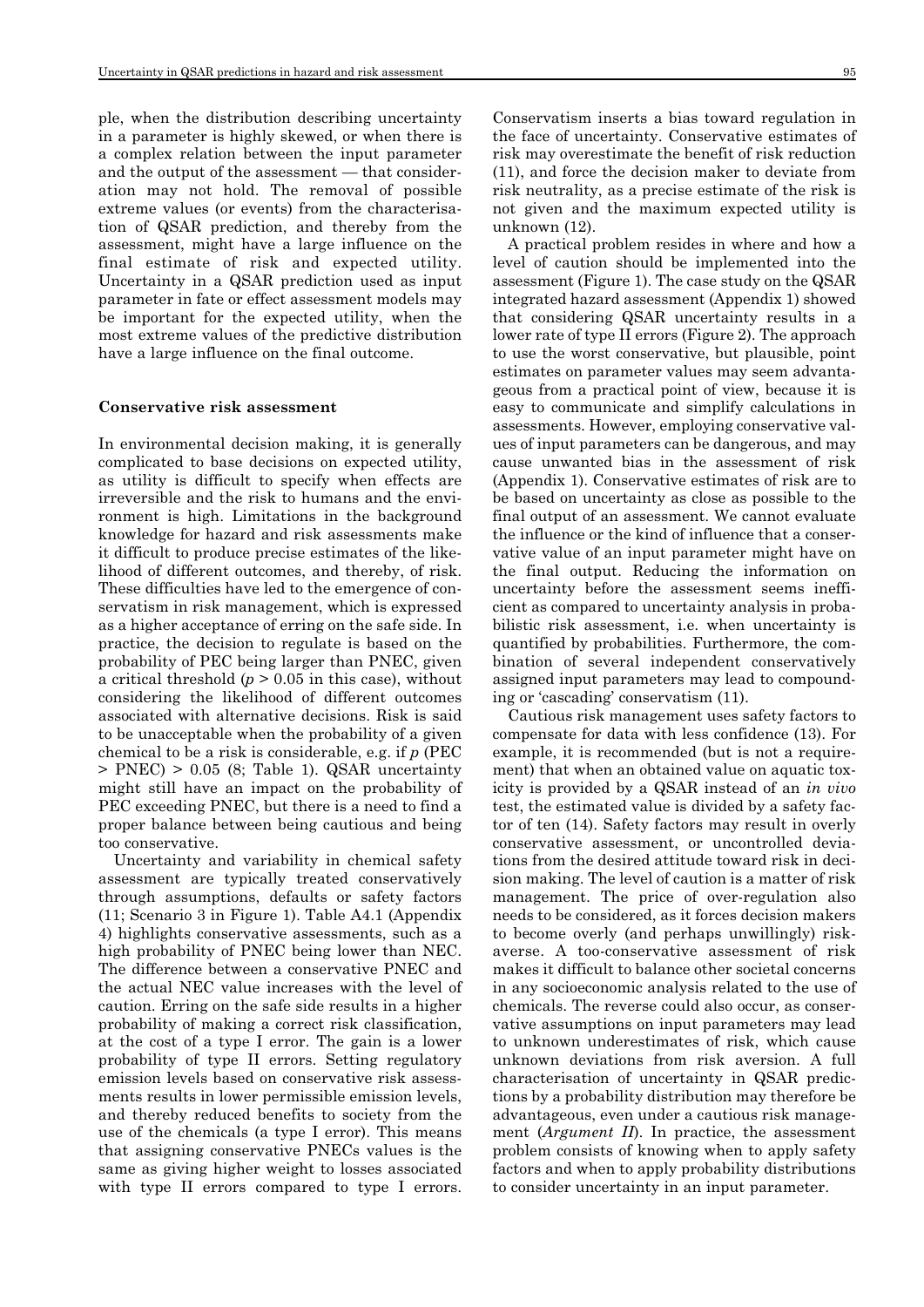

### Figure 2: The hazard assessment of BTAZs compounds under the different treatments of QSAR uncertainty

*The number of BTAZs compounds classified as very toxic or not (including potentially\*) toxic under the different treatments of QSAR uncertainty, both in the input and in the output of the assessment. Uncertainty in QSAR predictions is considered in hazard assessment alternatives 2 to 4.*

### **Uncertainty analysis**

The uncertainty in chemical safety assessment has four tiers of treatment (15): point estimates with conservative assumptions (tier 0); qualitative, which indicates ranges for the unquantifiable uncertainties (tier 1); deterministic (tier 2), which re-evaluates by considering worst-case assumptions; and probabilistic (tier 3), which quantifies uncertainty through probabilities. Risk assessment involves the specification of values for parameters, either for direct determination of the exposure or effect, or as input for mechanistic, empirical or distribution-based models. Uncertainty in a QSAR prediction is an example of parameter uncertainty in probabilistic risk assessment, which, according to the European Chemicals Agency (ECHA), is the uncertainty involved in the specification of numerical values.

The purpose of an uncertainty analysis is to highlight the sources of uncertainty with the greatest impact on the analysis (i.e. sensitivity analysis), and to indicate to the regulator the degree of seriousness of the hazard under consideration (15). A technique that can be used for probabilistic analysis is Monte Carlo simulation. In such a simulation, uncertainty is propagated by drawing random samples from probability distributions that

specify uncertainty in input parameters and variability. Therefore, in a tier 3 uncertainty analysis, the uncertainty in all input parameters should be assessed, including the uncertainty in input values predicted by QSARs (*Argument III*).

It is important to understand how to interpret the results from a sensitivity analysis. In general, a sensitivity analysis reveals the influence from one source of uncertainty, but sensitivity is also dependent on the other sources of uncertainty and their magnitude. For example, when there is only one uncertain input parameter, it will influence the overall uncertainty by 100%. The addition of more uncertain parameters reduces the relative contribution from each uncertain parameter. The influence of a QSAR prediction is not only related to the accuracy of the prediction itself, but also depends on how the uncertainty in the prediction propagates in the assessment model. The latter depends on the number of times the parameter is used and whether it reduces or increases the assessed risk. Even though a sensitivity analysis may show, for instance, that the influence of uncertainty in a QSAR prediction is small, it is not possible to know this beforehand, without doing the full uncertainty analysis. The case study on QSAR integrated risk assessment (Appendix 2) compares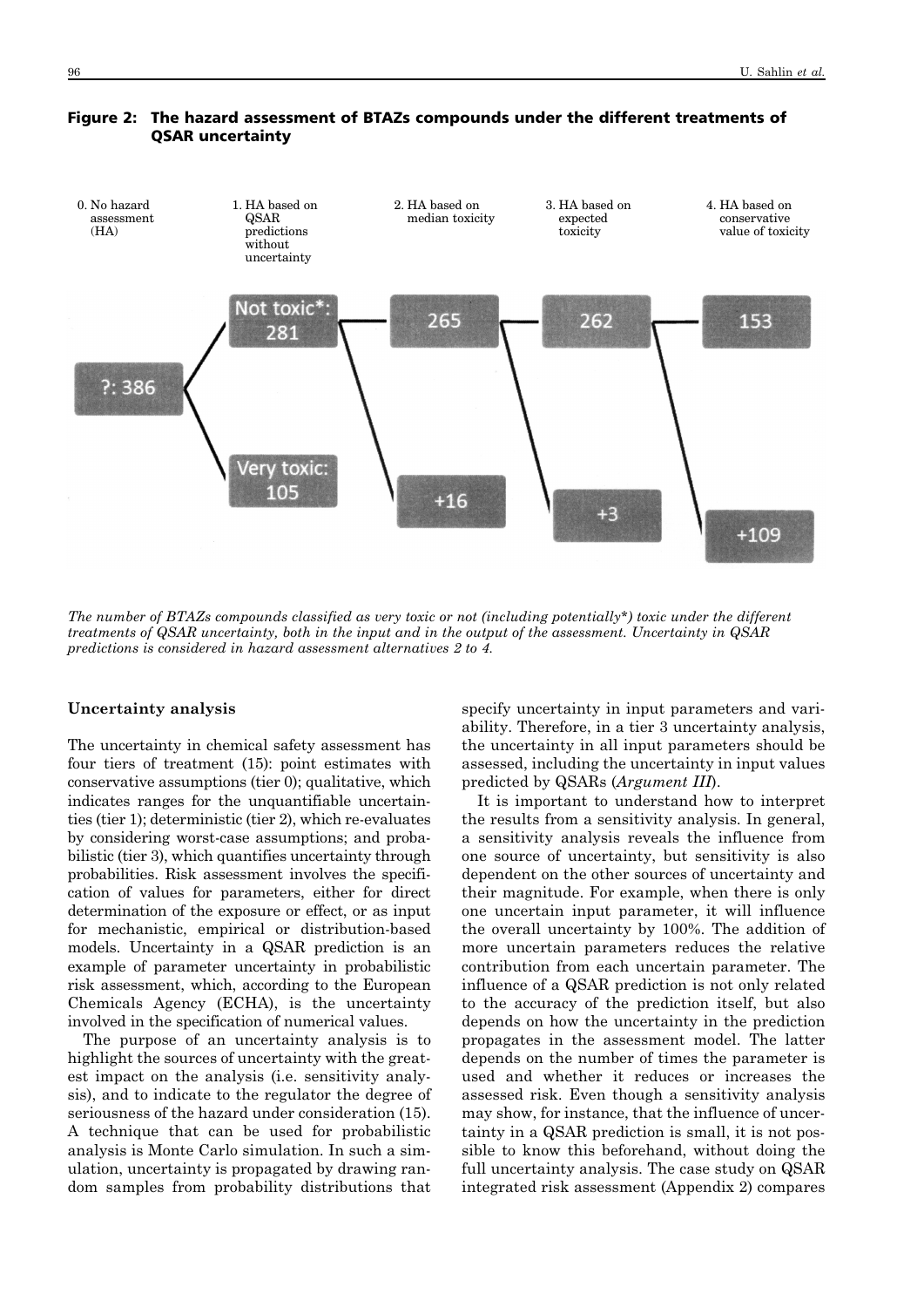the risk assessed by deterministic to probabilistic levels (Figure 3).

As pointed out earlier, uncertainty in QSAR predictions is of two kinds: qualitative, as in a statement of how reliable we think a prediction is; and quantitative, which is a probability distribution describing the error in a prediction (6). A practical question is how to treat predictive reliability in uncertainty analysis. Predictive reliability can be dealt with by 'flagging' (i.e. including it as a statement in the risk report, but using the QSAR prediction as it is), by incorporating other non-*in vivo* testing information (perhaps in combination with the QSAR prediction), or by allowing it to be reflected in the parameter uncertainty followed by sensitivity analysis. Ahlers *et al*. (2) suggest that when the amount of information gathered remains somewhat below the standard requirements, it might be preferable to increase the uncertainty factor instead of performing a missing test. If the higher safety factor subsequently results in no apparent risk, further testing can be avoided and animals can be saved. For example, when experimental EC50 values are available for *Daphnia* and algae, and a QSAR estimate is available for fish, if the PEC/PNEC ratio is much less than one, then a fish test may be redundant. However, a chronic fish test should be considered, if the PEC/PNEC ratio is close to, or exceeds, one (2). The same line of reasoning could be applied to QSAR predictions for which the predictive reliability is evaluated as low. Regulators are cautious over accepting predictions outside a model's applicability domain (AD), but the determination of where to make the distinction between what is in and out, and whether other information is needed, might be context-dependent. In the QSAR integrated risk assessment case study, uncertainty due to extrapolations close to

Figure 3: Risk characterisation ratio of eight BTAZs



# *Predicted Environmental Concentration Risk characterisation ratio = Predicted No-Effect Concentration*

*Risk Characterisation Ratio (RCR) under deterministic ( ; most likely) and probabilistic ( ; 95% percentile) risk assessments of eight BTAZs showing the influence by considering uncertainty in input parameters. A re-assessment by using enlarged uncertainty in unreliable QSAR predictions ( ) was made for compounds 7 and 8. Compound ID are the same as in Table A2.1.*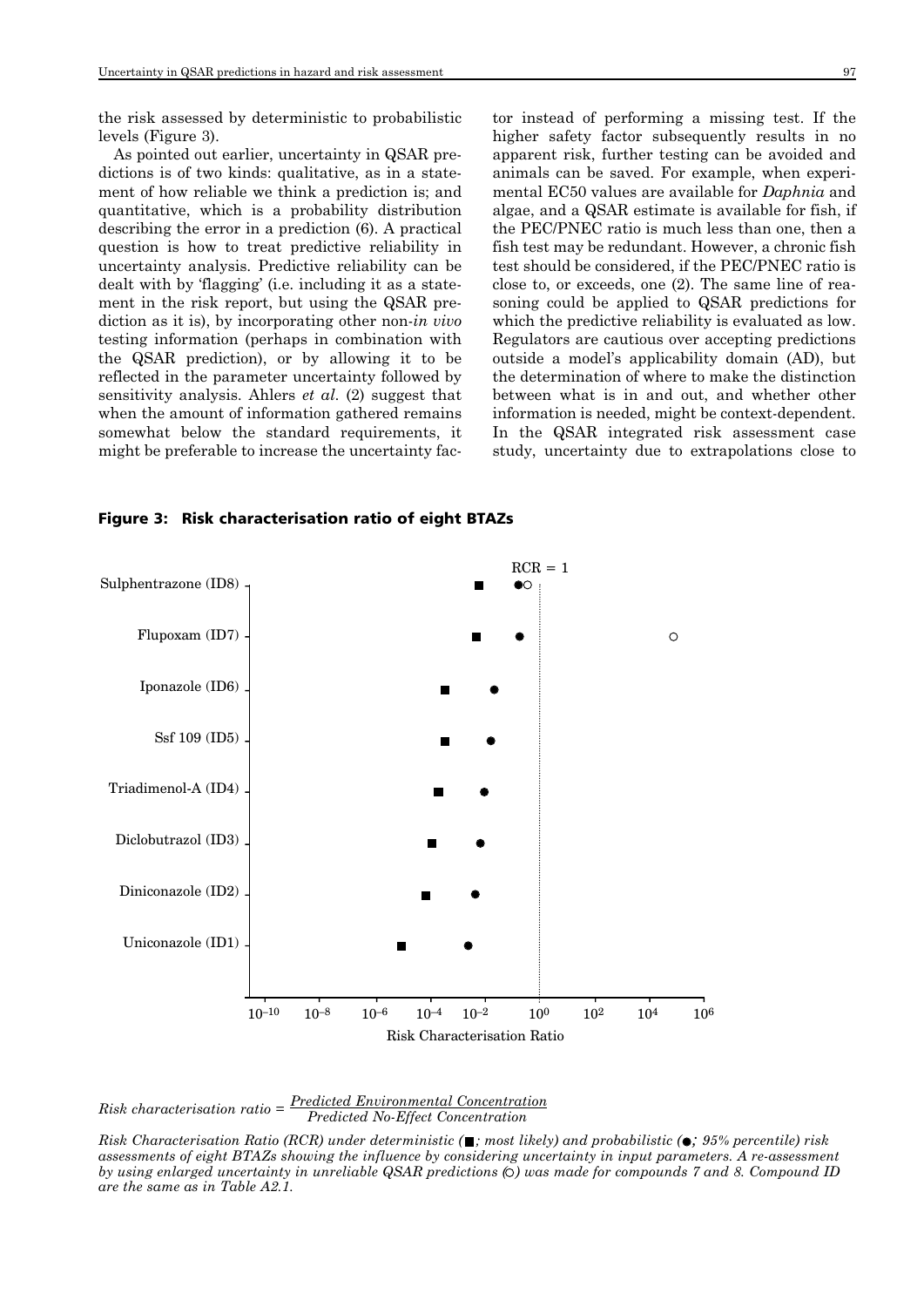the border of the AD is dealt with by enlarging the parameter uncertainty by some arbitrary uncertainty factor. We refer to this as an extended uncertainty analysis. Sensitivity analysis can then be used to evaluate the impact of a QSAR prediction and thereby aid in the judgement of whether or not to use it. The increase in uncertainty when a compound is considered to be out of the QSAR's AD should reflect our lower confidence in the prediction compared to if it had been inside the AD. In the case study described in Appendix 2, we have enlarged the standard deviation in the predictive distribution by a factor of two. We show that taking predictive reliability into consideration may have an impact on the evaluated risk (Figure 3).

The sensitivity of the assessment of different input parameters, model assumptions or scenarios, can be evaluated in different ways. It can be an evaluation of the contribution of the magnitude of the uncertainty, such as the variance or the width of the predictive distribution, in an input parameter to the uncertainty in the assessment output. It can be evaluated on a decision, e.g. if reducing uncertainty would lead to another decision. For example, it can be demonstrated that increasing (or reducing) uncertainty alters the regulatory decision, e.g. by moving a critical value such as the 95th percentile of the PEC/PNEC ratio over a decision threshold. Alternatively, sensitivity analysis can be performed, to evaluate the net benefit of reducing uncertainty, which can be used to decide whether further testing is needed. Consider a toxicity classification based on non-*in vivo* testing information, e.g. QSARs (16). The chance of achieving a correct classification is increased by performing experimental *in vivo* tests, under the assumption that this would give more-precise estimates of toxicity. The benefit of testing, also known as the value of information, can be estimated as the difference in the increase in expected utility and the cost of testing. A positive value of information means that reducing uncertainty, and thereby the probabilities of committing type I and II errors, has a high influence on the decision.

#### **Quality assurance in weight-of-evidence**

In the arguments mentioned so far, we have focused on uncertainty in the input values of a hazard or risk assessment. In this case, QSAR predictions do not differ substantially from other kinds of predictions or other uncertain parameters. In our penultimate argument (*Argument IV*), we consider whether uncertainty in predictions might improve the usefulness of QSARs in WoE approaches under REACH. WoE approaches are used under REACH to fill gaps in missing information and to avoid unnecessary *in vivo* testing (17). A WoE approach considers the quality (strength and weaknesses) of different sources of information, and uses that to reach a consensus on the chemical properties of a substance. Thus, a WoE approach seeks to make use of all the available information for an endpoint, where the information from each source might be insufficient to support decision making. QSARs are frequently used as pieces of information on physicochemical properties and ecotoxicological effects (17).

A prediction based on a QSAR of established scientific validity, with a response that fits with the regulatory purpose, and for which the substance to be assessed lies inside the QSAR's AD, fulfils the information requirements under REACH, and can be used as replacement for missing *in vivo* data in hazard and risk assessment (R.6.1.10.1 in Reference 18). When the information is not enough to address all of these points, the QSAR prediction can be used as part of a WoE approach. For example, scientific validity is hard to vindicate for QSARs built on small QSAR data sets, when there has been no external validation, or without a mechanistic understanding of the structure–activity relationship.

The assessment of the uncertainty associated with a prediction is helpful in the evaluation of the quality of a QSAR prediction, which increases the usefulness of QSAR predictions in WoE, since more information is extracted from the background knowledge. The requirements relating to the quality of information depend on the importance of the decision taken, and on the consequences, if the decision is wrong due to inaccurate predictions (compare type I and II errors above). The magnitude of the error in a prediction provides useful information for someone who is planning to evaluate the quality of a WoE approach. After all, the WoE approach ought to use all the available information, including the assessed uncertainty associated with a prediction. A single value on an error may be of less value, as it has to be related to some reference or to its impact on the decision made, preferably as demonstrated through sensitivity analysis. The use of a QSAR prediction on the border of the model's AD can be encouraged, if it can be shown, by uncertainty and sensitivity analysis, that the uncertainty in the QSAR prediction does not significantly influence the final decision. Given a clear motivation as to why a QSAR prediction adequately describes the REACH endpoint of concern, further information on that particular endpoint may not be necessary (14, 18). For example, even though some of the BTAZs in the case study on QSAR integrated hazard assessment were assessed on the basis of QSAR predictions with relatively low confidence, the assessment can be judged as acceptable, since all the compounds were classified as very toxic and the lower confidence in individual QSAR predictions does cause type II errors (Figure A1.1).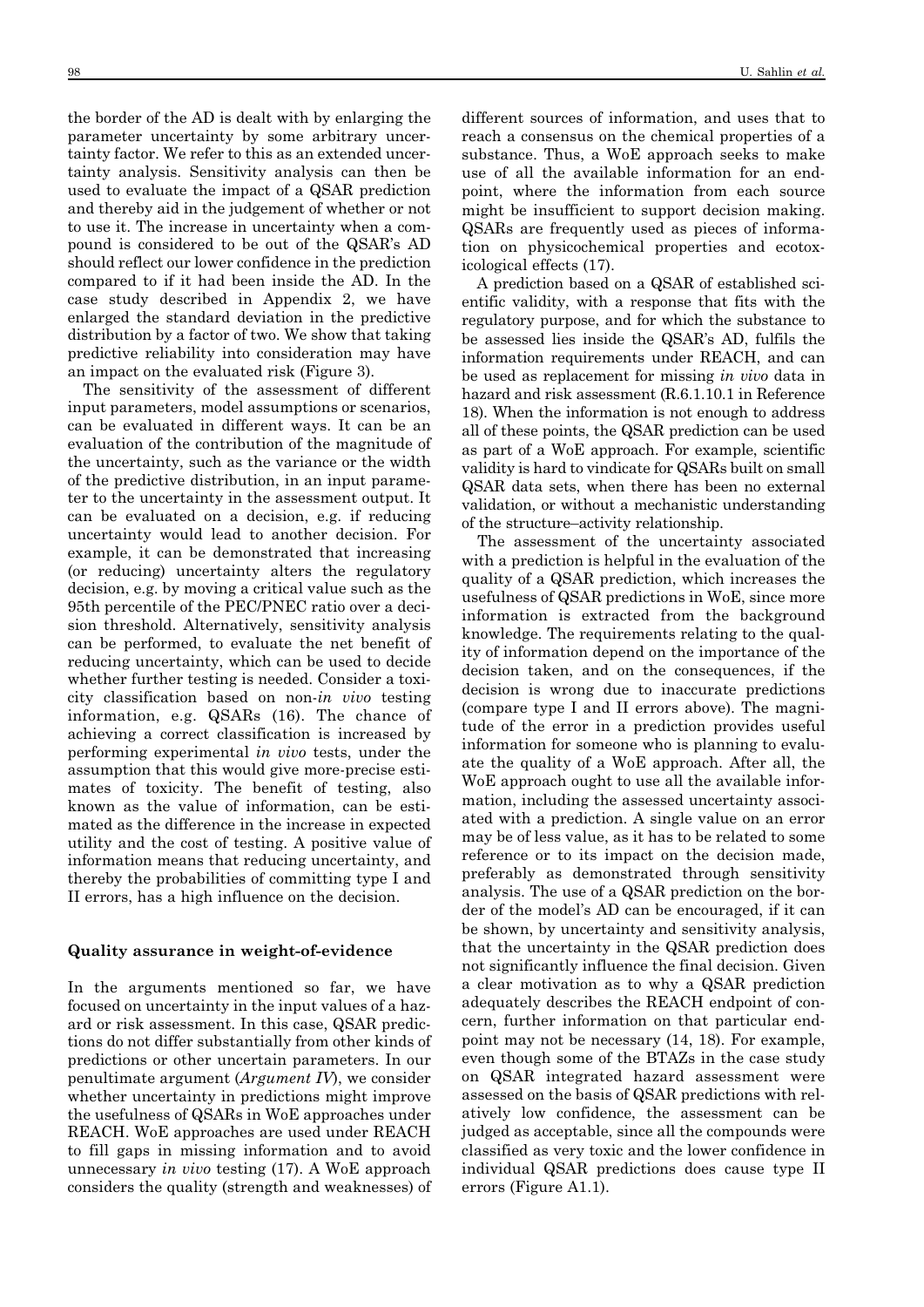#### **Validation of** *in vivo* **experimental data**

Our final argument concerns a situation in which a QSAR prediction is used to validate an experimental *in vivo-*derived value that is used as input in a hazard or risk assessment. The verification of such experimental input data is carried out by regulators to check assessments submitted to dossiers, or by industry to provide more support for their assessments. When uncertainty in a QSAR prediction is not considered, a validation is based on a difference between two point values — the QSAR prediction and the corresponding *in vivo*-derived estimate. Without any reference to what is a large or small error, we are left with a difficult judgement. The predictive distribution of a QSAR can be used as a probabilistic model to test the experimental value (*Argument V*). Then the assumption is that the experimental value is drawn from the same statistical population as the compounds in the QSAR training data set. When we believe the QSAR prediction to be true, an experimental value can be verified by testing whether it lies inside a credible interval based on the resulting predictive distribution for that compound. A 95% Bayesian confidence interval is the range where we expect 95% of the true values to be found. If the experimental value falls outside the confidence interval, the test suggests that the confidence in the experimental value is lower than 5%. In the third case study, as part of the CADASTER project, experimental values for BTAZs were found to be valid at a confidence level of 95% (Appendix 3).

# Conclusions

QSAR predictions are subject to added uncertainty, as compared to estimates based on experimental *in vivo-*derived data. Note that we use the word 'added', since there are other relevant sources of uncertainty in experimental *in vivo* data as well. The discussion on the need to consider uncertainty in QSAR predictions has been based on five arguments: a) rational decision-making; b) conservative risk management; c) uncertainty analysis; d) quality evaluation of a QSAR prediction in a WoE approach; and e) validation of experimental (i.e. *in vivo-*derived) data used in a risk assessment.

It is relatively easy to think of reasons not to consider, and thereby not to assess, uncertainty in QSAR predictions. For instance, it may increase the already high workload of risk assessors and regulators, and may involve more training. The treatment of uncertainty is context-dependent and is framed by attitudes to risk and caution. Thus 'cookbook' recipes for its integration are difficult to provide. The uncertainty associated with QSAR predictions is not available in the majority of databases and tools for QSAR-use that are available today. The CADASTER web tool (www.cadaster. eu) has been developed to support qualitative and quantitative characterisations of uncertainty in QSAR predictions, in terms of measures related to AD and assessments of predictive errors. The use of web tools is, in general, limited when it comes to providing the full extent of uncertainty. After all, the final characterisation of uncertainty in QSAR predictions that are used in risk assessment involves subjective judgement and is contextspecific.

This paper is an attempt to counter the absence of uncertainty consideration in the implementation of QSARs in probabilistic risk assessment. Here we suggest that allowing for uncertainty in QSAR predictions may influence the outcome of rational decision-making, if it may alter the expected utility. In the case of a risk-averse decision maker, more-uncertain outcomes are less favoured, and taking uncertainty in QSAR predictions into account can alter the order of prioritisation based on hazard or risk assessment. Cautious risk management calls for uncertainty in QSAR predictions to be considered, for instance, by the worst plausible limits as the full probability distribution in an uncertainty analysis. Uncertainty analysis (15) offers a means of considering and propagating uncertainty that is quantified by probability distributions related to the magnitude of the error in a prediction. Uncertainty in QSAR predictions can prevent risk assessors from being too conservative by informing or replacing the use of safety factors associated with non-testing information. The evaluation of the quality of a QSAR prediction in a WoE approach is better informed when the associated uncertainty is presented, and is an efficient way of enhancing the use of the available knowledge. Finally, uncertainty in a QSAR prediction, as quantified by a probability distribution, may be used as a probability model to test the plausibility of an experimentally based estimate used in a risk assessment.

The case studies provided in this paper demonstrate the integration of QSARs in probabilistic risk assessment. Uncertainty associated with a QSAR prediction can be considered at different points in the production of hazard and risk assessments (Figure 1). QSAR uncertainty tells us something about the input in an assessment, while decisions are made on the output of an assessment. The process where uncertainty is considered can be related to the decision maker's attitude toward uncertainty or related to the way uncertainty is characterised in an input parameter. It is less straightforward to allow risk assessment to consider the qualitative characteristic of uncertainty that occurs when the suitability of QSARs for predicting a compound is questionable, e.g. when the compound is on the border of the model's AD. Here, we briefly point out a possible way of considering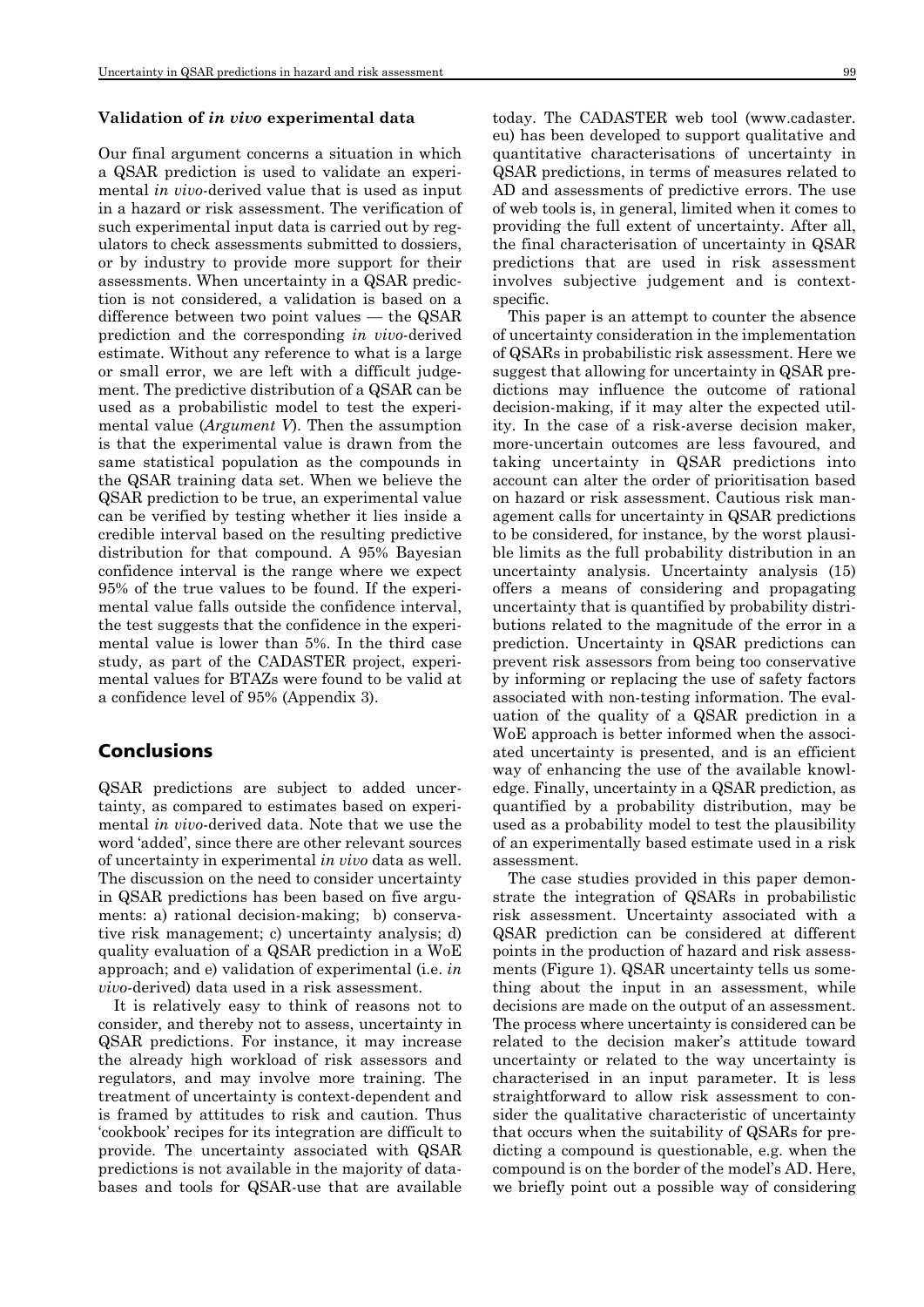### Acknowledgements

The authors are grateful to Mike Comber for useful comments. This study was funded by the European Seventh Framework Programme through the CADASTER project FP7-ENV-2007-1-212668.

### References

- 1. European Parliament (2006). *Regulation (EC) No 1907/2006* of the European Parliament and of the Council of 18 December 2006 concerning the Registration, Evaluation, Authorisation and Restriction of Chemicals (REACH), establishing a European Chemicals Agency, amending *Directive 1999/45/EC* and repealing *Council Regulation (EEC) No 793/93* and *Commission Regulation (EC) No 1488/94* as well as *Council Directive 76/769/ EEC* and *Commission Directives 91/155/EEC*, *93/67/EEC*, *93/105/EC* and *2000/21/EC*. *Official Journal of the European Union* **L396**, 30.10.06, 1–849.
- 2. Ahlers, J., Stock, F., & Werschkun, B. (2008). Integrated testing and intelligent assessment new challenges under REACH. *Environmental Science & Pollution Research* **15**, 565–572.
- 3. Cronin, M.T.D., Walker, J.D., Jaworska, J.S., Comber, M.H., Watts, C.D. & Worth, A.P. (2003). Use of QSARs in international decision-making frameworks to predict ecologic effects and environmental fate of chemical substances. *Environmental Health Perspectives* **111**, 1376–1390.
- 4. Eriksson, L., Jaworska, J., Worth, A.P., Cronin, M.T., McDowell, R.M. & Gramatica, P. (2003). Methods for reliability and uncertainty assessment and for applicability evaluations of classificationand regression-based QSARs. *Environmental Health Perspectives* **111**, 1361–1375.
- 5. Walker, J.D., Carlsen, L. & Jaworska, J. (2003). Improving opportunities for regulatory acceptance of QSARs: The importance of model domain, uncertainty, validity and predictability. *QSAR & Comb -*

*ina torial Science* **22**, 346–350.

- 6. Sahlin, U. (2013). Uncertainty in QSAR predictions. *ATLA* **41**, 111–125.
- 7. Aven, T. (2010). Some reflections on uncertainty analysis and management. *Reliability Engineering & System Safety* **95**, 195–201.
- 8. Jager, T., Vermeire, T.G., Rikken, M.G.J. & Van Der Poel, P. (2001). Opportunities for a probabilistic risk assessment of chemicals in the European Union. *Chemosphere* **43**, 257–264.
- 9. Sahlin, U., Filipsson, M. & Oberg, T. (2011). A risk assessment perspective of current practice in characterizing uncertainties in QSAR regression predictions. *Molecular Informatics* **30**, 551–564.
- 10. Tebby, C. & Mombelli, E. (2012). A kernel-based method for assessing uncertainty on individual QSAR predictions. *Molecular Informatics* **31**, 741–751.
- 11. Viscusi, W.K., Hamilton, J.T. & Dockins, P.C. (1997). Conservative *versus* mean risk assessments: Implications for superfund policies. *Journal of Envir onmental Economics & Management* **34**, 187–206.
- 12. Hansson, S.O. (1999). Adjusting scientific practices to the precautionary principle. *Human & Ecological Risk Assessment* **5**, 909–921.
- 13. Edler, L. (2009). Quantification of uncertainty within and between species and the role of uncertainty factors. *Human & Experimental Toxicology* **28**, 115–117.
- 14. ECHA (2008). *Guidance on Information Require ments and Chemical Safety Assessment*. Helsinki, Finland: European Chemicals Agency. Available at: http://echa.europa.eu/guidance-documents/ guidance-on-information-requirements-andchemical-safety-assessment (Accessed 17.01.13).
- 15. ECHA (2012). *Guidance on Information Require ments and Chemical Safety Assessment, Chapter R.19: Uncertainty Analysis*, 36pp. Helsinki, Finland: European Chemicals Agency.
- 16. Jaworska, J., Gabbert, S. & Aldenberg, T. (2010). Towards optimization of chemical testing under REACH: A Bayesian network approach to Integrated Testing Strategies. *Regulatory Toxicology & Pharmacology* **57**, 157–167.
- 17. ECHA (2010). *Practical Guide 2: How to Report Weight of Evidence,* 21pp. Helsinki, Finland: European Chemicals Agency. Available at: http:// echa.europa.eu/documents/10162/13655/pg\_report\_ weight\_of\_evidence\_en.pdf (Accessed 17.01.13).
- 18. ECHA (2009). *Practical Guide 5: How to Report (Q)SARs,* 11pp. Helsinki, Finland: European Chemicals Agency. Available at: http://echa.europa. eu/documents/10162/13655/pg\_report\_qsars\_en.pdf (Accessed 17.01.13).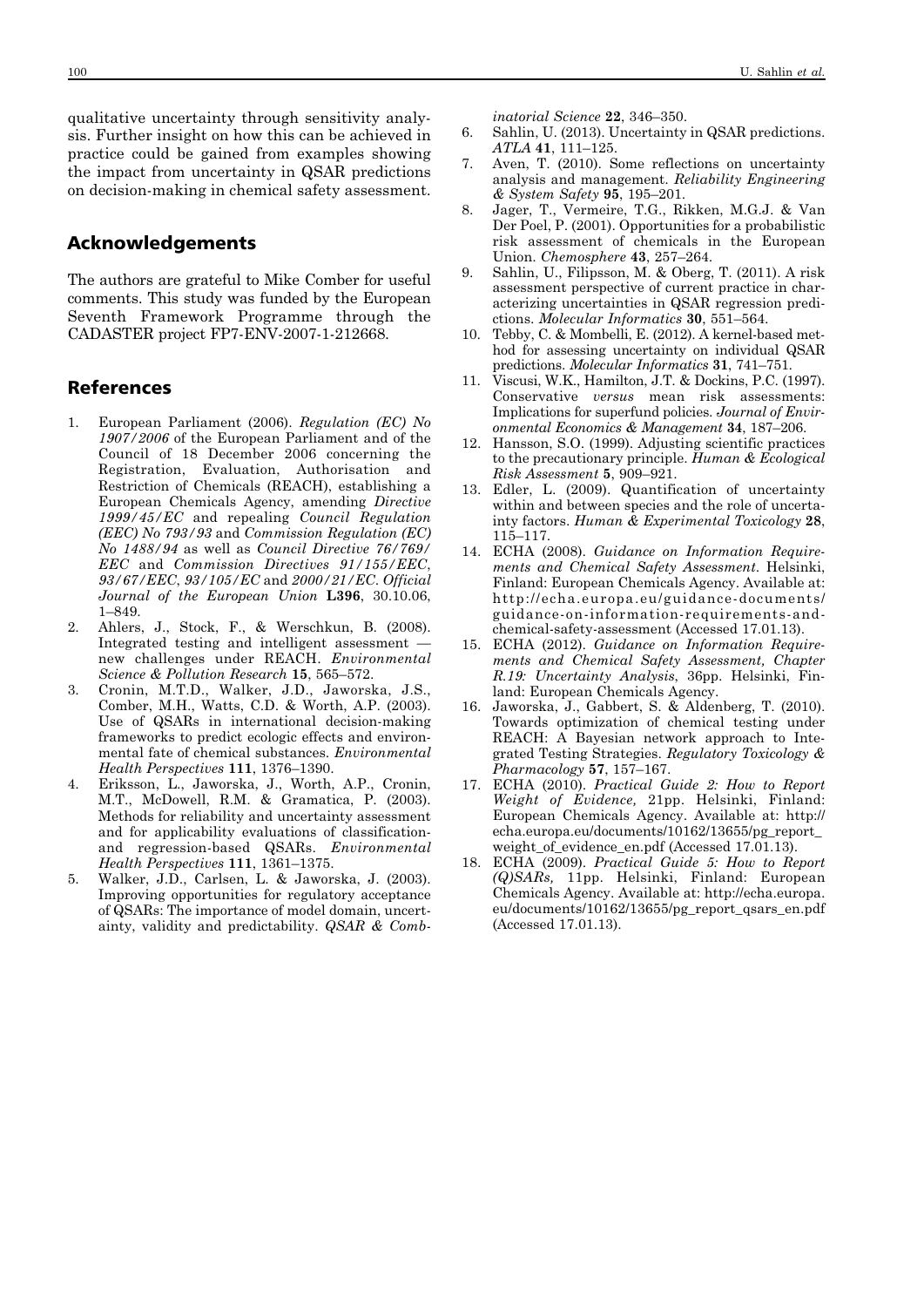## Case study 1: The impact of uncertainty in QSAR integrated hazard assessment

A QSAR integrated hazard assessment was built for benzotriazoles (BTAZs) to illustrate the QSAR integrated chemical safety assessment performed in the CADASTER project. A compound was classified as potentially toxic or not by comparing a derived hazardous concentration in an aquatic environment to a predefined threshold. An assessment was based on QSAR predictions of aquatic toxicity in three species: an alga, *Daphnia* and a fish. The QSARs are described in (1). First we identified the lowest effect concentration where 50% of the individuals of the most sensitive population (among those tested) are affected, i.e. the EC50. Following the recommendations of REACH (2), we classified a compound as 'very toxic' to the aquatic environment if the EC50 value of the most sensitive (evaluated) species, min{EC50}, was less than 1mg/L.

QSAR predictions were derived for 386 BTAZs based on consensus modelling. With the aim of illustrating the effect of considering uncertainty in QSAR predictions, we based hazard assessments on QSAR predictions, either without uncertainty (i.e. point predictions) or with uncertainty (i.e. by a probability distribution for the error). The underlying QSARs predicted point predictions only. Uncertainty in QSAR predictions was characterised as a normal distribution (symmetric bell-shaped curve) with the point prediction as its mean and the predictive error as its standard deviation. Predictive error was assigned the root mean squared error (RMSE) value derived for the training QSAR data sets. The RMSE was chosen as a good approximation of the average predictive error for compounds that are in the model's applicability domain (AD). This approach to assess the predictive distribution in a QSAR prediction can be categorised as expert judgement informed by statistical measures. Predictions for all the compounds were derived from the three QSARs, even though some of them fell out of one or more AD. Compounds with the least reliable predictions were identified by the maximum absolute difference (MAD) between individual predictions in the consensus modelling. Compounds for which at least one MAD score among the three QSAR predictions were larger than 0.9, were judged to have been given less reliable assessment.

The hazard assessments based on QSAR predictions with uncertainty were performed by Monte Carlo simulation, where random samples were derived from the corresponding predictive distributions and, in each iteration, the min{EC50} value was stored. The resulting uncertainty in aquatic toxicity (i.e. min{EC50} values) is described by a probability distribution. From this probability distribution, we calculated the expected value, the median and the 5th percentile. A best guess or most likely value of aquatic toxicity can be provided by the median and the expected value. The median does not consider extreme values, while the expected value weights all possible values with their likelihood of occurring. Differences in expected and median values are found for skewed distributions with the presence of either high or low extreme events. When the interspecies variability in sensitivity is relatively larger than the uncertainty in individual QSAR predictions, the uncertainty in the min{EC50} value will be dominated by the uncertainty in the most sensitive species. In the QSAR models provided here, these predictions have a symmetric distribution. When interspecies variability is small in comparison to QSAR uncertainty, the minimum out of three values should result in a skewed distribution. In this case study, the differences between median and expected values were negligible, meaning that the uncertainty in the classification variable was rather symmetric.

Thus, uncertainty in the output of the hazard assessment was considered in four ways: first, without considering QSAR uncertainty which gave only one value on the min{EC50}, then as the expected, the median and the 5th percentile of the distribution describing uncertainty in the assessment quantity min{EC50} derived from considering uncertainty in QSAR predictions.

A list of 385 BTAZs were classified as potentially toxic or not, based on the four different ways to consider uncertainty. We calculated the number of compounds for which the consideration of uncertainty resulted in different classifications (Figure A1.1). In particular, we were interested in the number of compounds for which the toxicity classification changed from not toxic to potentially toxic, when considering uncertainty in QSAR predictions, or when taking a more risk-averse attitude (Figure A1.2).

Consideration of QSAR uncertainty resulted in more-cautious classifications (Figure A1.2) and an avoidance of making errors of type II. Of 386 compounds, 19 were classified as toxic after QSAR uncertainty in input had been taken into account. Adding risk-averse behaviour, an additional 115 compounds were classified as potentially toxic.

We found that the use of conservative values for QSAR predictions (5th percentile) as input to the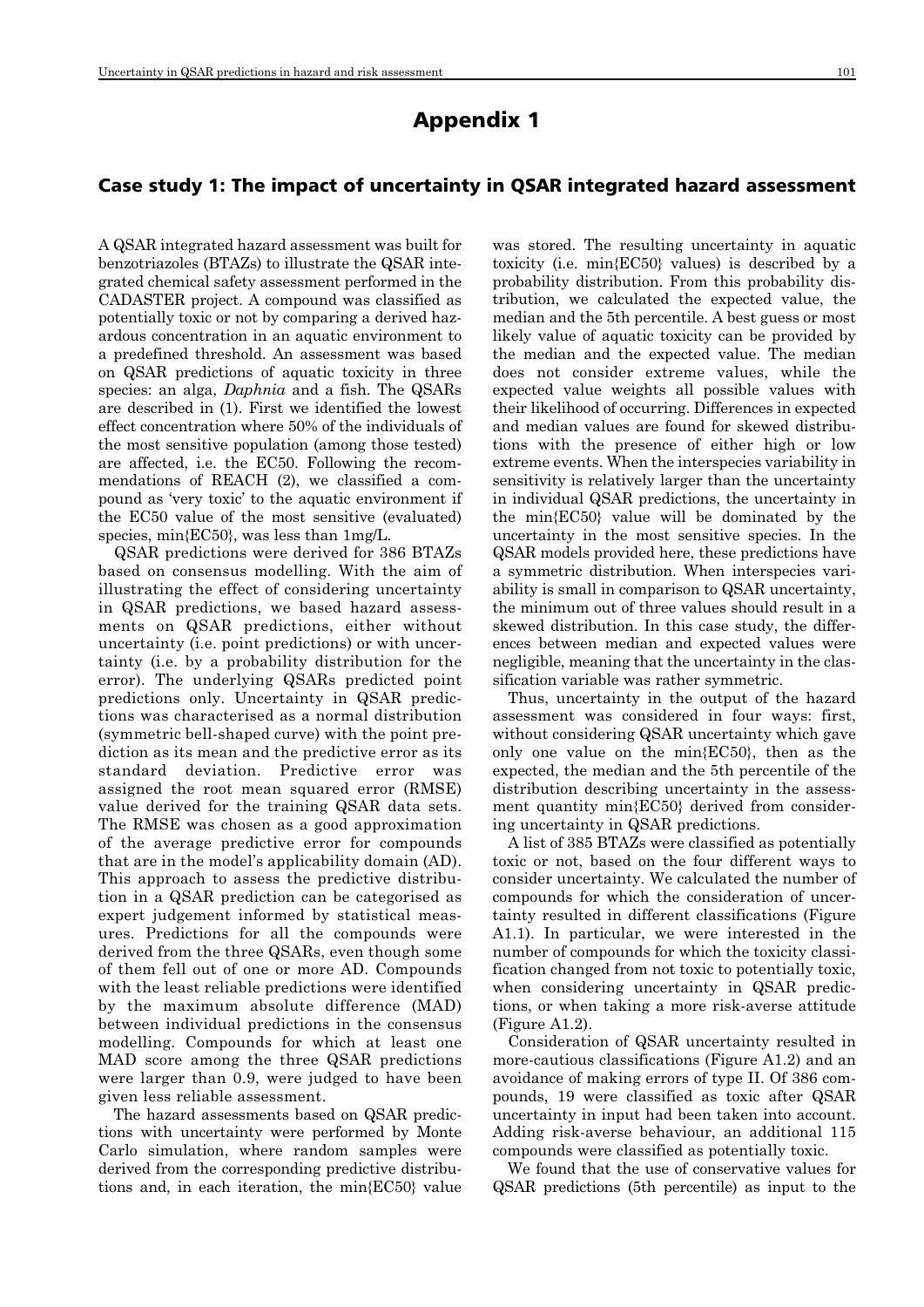

### Figure A1.1: A comparison of the aquatic toxicity of BTAZs derived by QSAR integrated hazard assessment under different types of uncertainty

 $=$  classification cut-off;  $\frac{1}{2}$  = 1:1 line;  $\circ$  = compound;  $\triangle$  = low predictive reliability.

*A comparison of the aquatic toxicity of 385 BTAZs derived by QSAR integrated hazard assessment under different types of uncertainty in QSAR predictions and attitudes to uncertainty in the assessment output. Compounds with less reliable predictions were identified by the maximum absolute difference between individual predictions in QSAR consensus modelling.* 

hazard assessment resulted in an increased probability of making type II errors compared to classifications based on the 5th percentile of the output (Figure A1.1 d).

To conclude, the impact on decision-making of considering uncertainty in QSAR predictions was a reduced probability of making type II errors. This effect was found when the full predictive distribution was used as the input. Reducing the information on predictive uncertainty to a conservative value in the input into the hazard assessment did not automatically lead to more-conservative classifications. Seven compounds were classified as nontoxic under the conservative assessment, which were classified as potentially toxic based on hazard assessment with probabilistic uncertainty analysis and risk-averse behaviour. The use of conservative values to specify input increases the probability of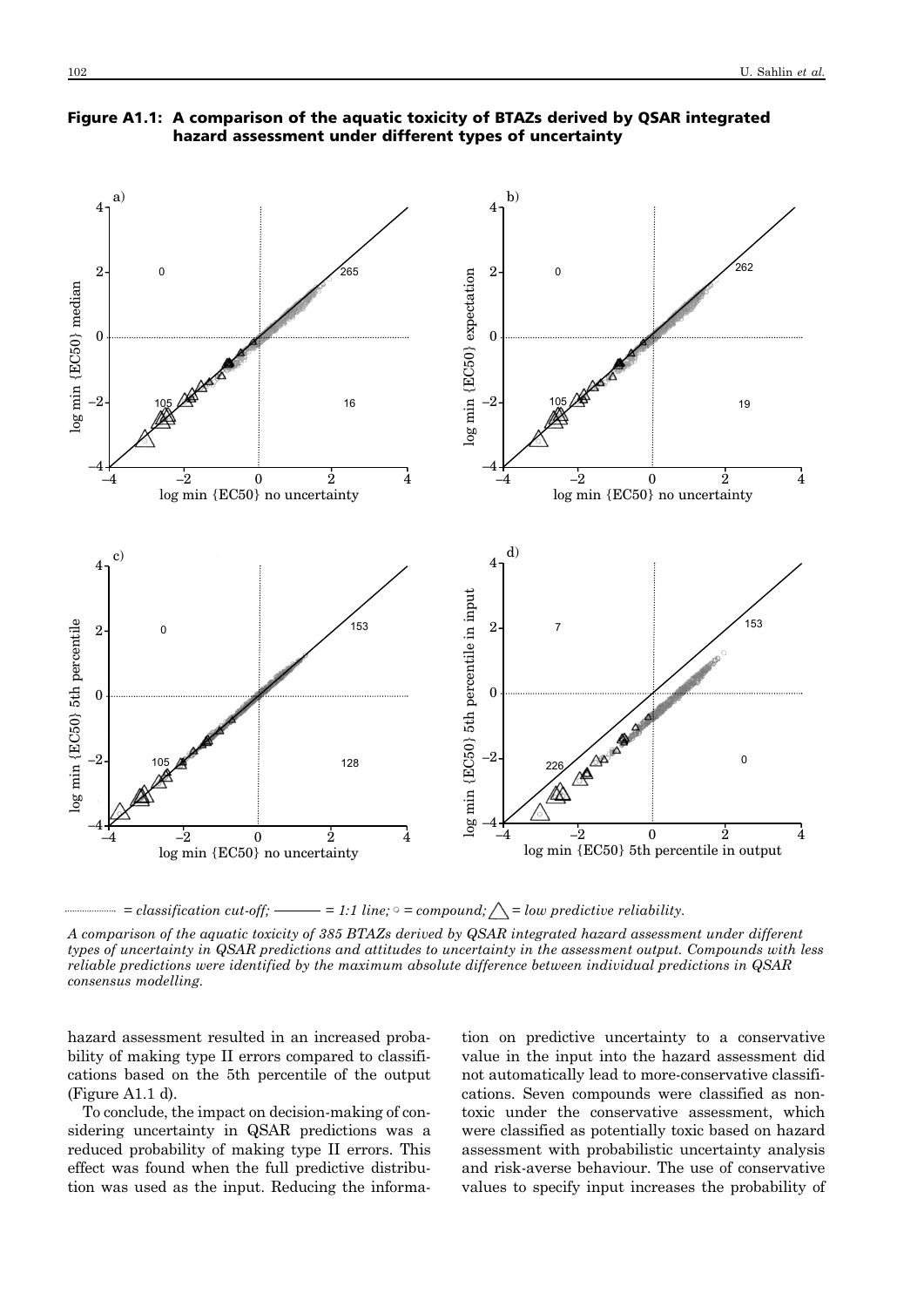



*The number of BTAZs compounds classified as very toxic or not (including potentially\*) toxic under the different treatments of QSAR uncertainty both in the input and in the output of the assessment. Uncertainty in QSAR predictions is considered in hazard assessment alternatives 2 to 4.*

committing errors of type II, hinders the decisionmaker in being risk-neutral, and forces the decisionmaker to be risk-averse to an unknown degree.

# References

1. Cassini, S., Kovarich, S., Papa, E., Roy, P.P., Rahmberg, M., Nilsson, S., Sahlin, U., Jeliazkova, N., Kochev, N., Pukalov, O., Tetko, I., Brandmaier, S., Durjava, M.K., Kolar, B. Peijnenburg, W. & Gramatica, P. (2013). Evaluation of CADASTER QSAR models for aquatic toxicity of (benzo)triazoles and prioritisation by consensus. *ATLA* **41**, 49–64.

2. European Commission (1991). *Directive 67/548/EEC* (Annex VI). General Classification and Labelling Requirements for Dangerous Substances and Preparations. *Official Journal of the European Union* **L180**, 09.07.1991, 1–79.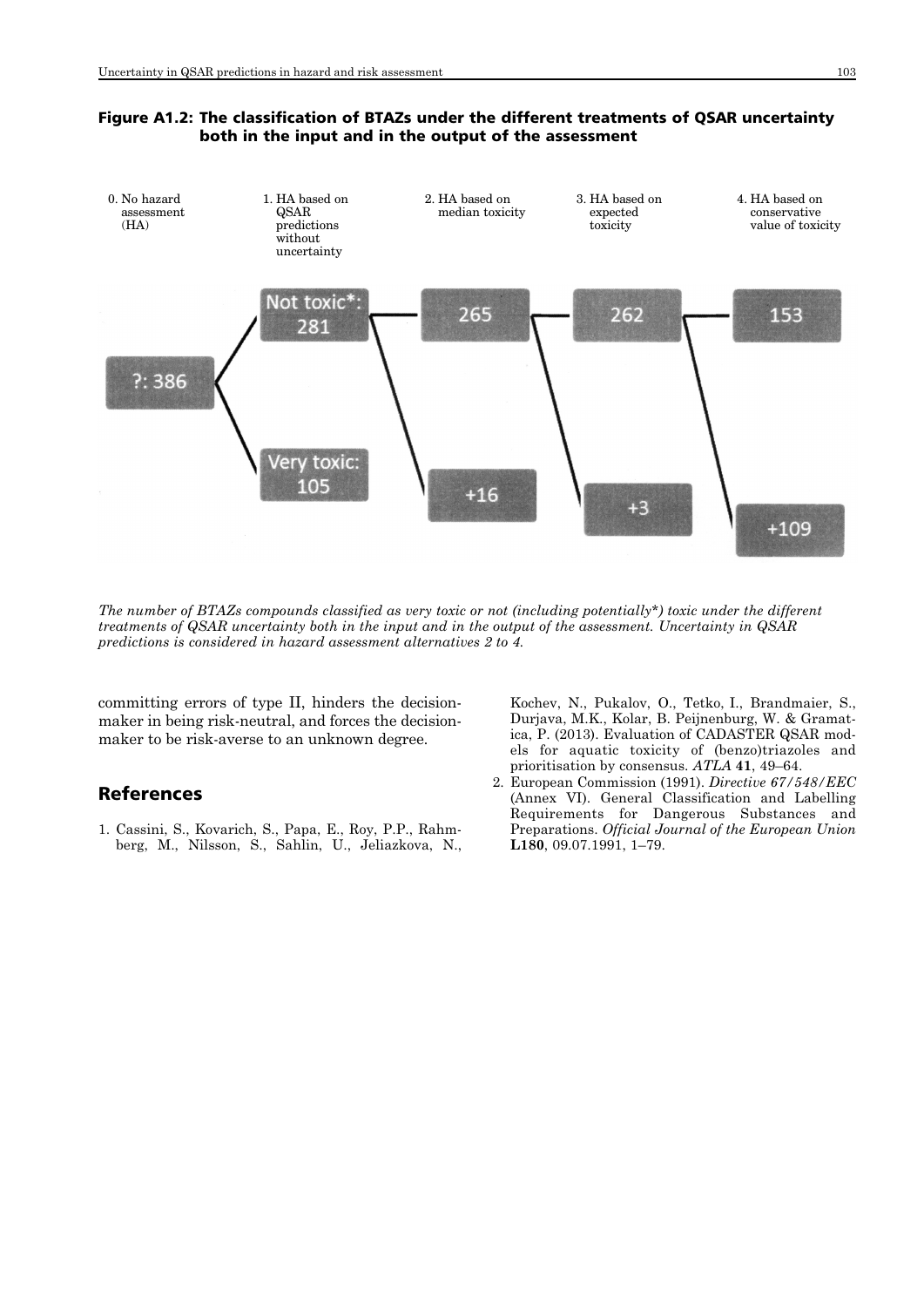### Case study 2: Uncertainty analysis in QSAR integrated risk assessment

A non-safe emission occurs when the concentration in the environment, the Environmental Concentration (EC), exceeds the No-Effect Concentration (NEC). Fate and effect assessments were made to find the Predicted EC (PEC) and Predicted NEC (PNEC) of eight BTAZs (Table A2.1). Uncertainty in the value of these quantities was expressed as probability distributions around the ratio between PNEC and PEC. When there is strong evidence that EC will be larger than NEC, the decision is to apply risk management to reduce emissions, or to refine the assessment to improve the evidence. We refer to these actions as 'to regulate'. The case study used several QSARs to assess PEC and PNEC for risk assessment. The purpose of the case study was to demonstrate the integration of QSARs into probabilistic risk assessment, and was therefore based on a hypothetical common emission scenario for all evaluated compounds and did not consider all relevant non-QSAR sources of uncertainty.

The case study was based on the QSAR integrated risk assessment described in (1). Fate assessments (PEC) were made by using SimpleBox





# *Predicted Environmental Concentration Risk characterisation ratio = Predicted No-Effect Concentration*

*Risk Characterisation Ratio (RCR) under deterministic ( ; most likely) and probabilistic ( ; 95th percentile) risk assessments of eight BTAZs showing the influence by considering uncertainty in input parameters. A re-assessment by using enlarged uncertainty in unreliable QSAR predictions (O) was made for compounds 7 and 8. Compound ID numbers are the same as in Table A2.1.*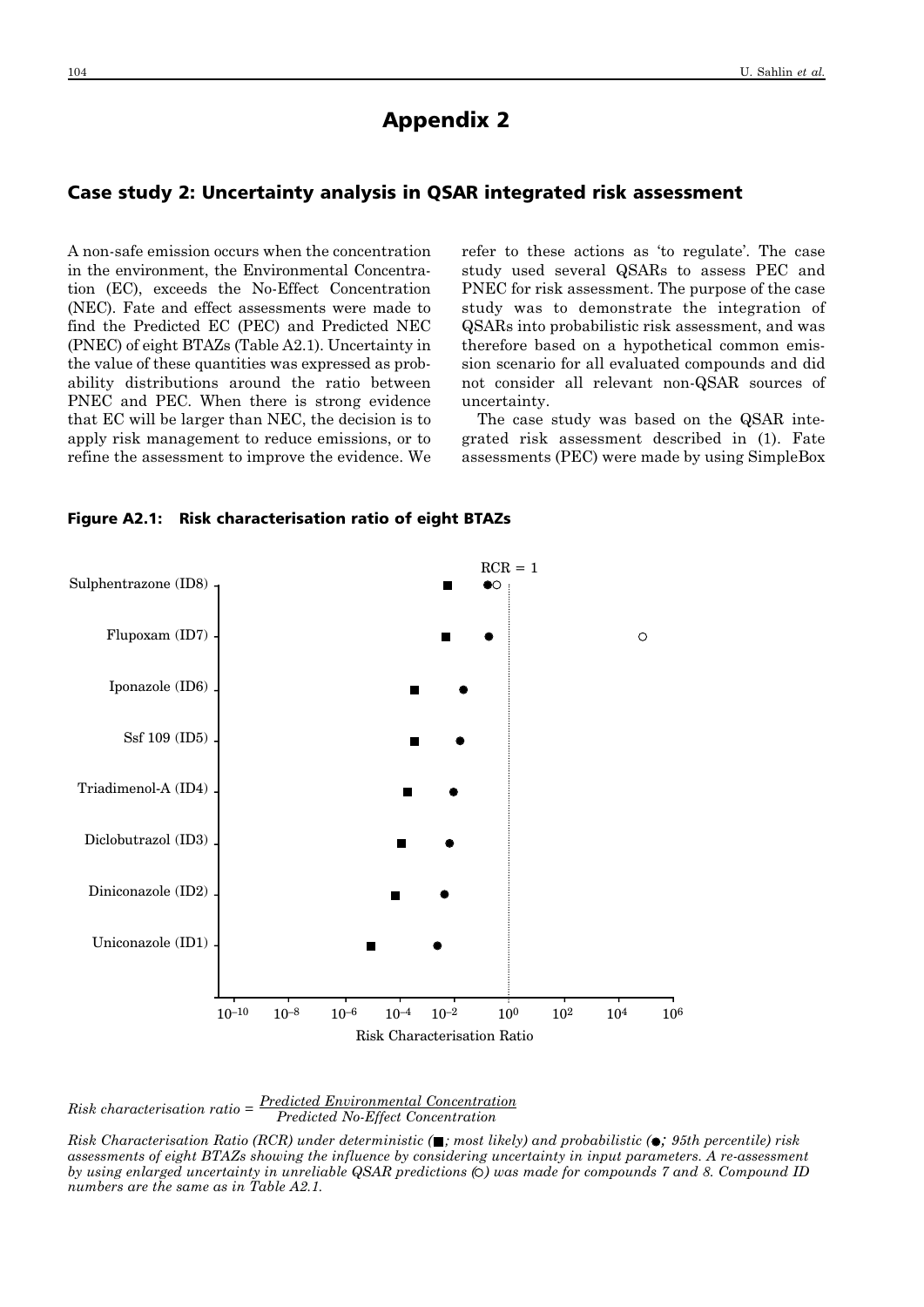| d<br>accorded<br>è<br>Si<br>ころくこくこう<br>cs Csesses Csesses |            |
|-----------------------------------------------------------|------------|
|                                                           |            |
|                                                           |            |
|                                                           |            |
|                                                           |            |
|                                                           |            |
|                                                           |            |
|                                                           |            |
|                                                           |            |
|                                                           |            |
| Uncertainty analysis of risk cha                          |            |
|                                                           |            |
|                                                           |            |
|                                                           | eight BTAZ |
|                                                           |            |
| Table A2.1:                                               |            |
|                                                           |            |

| CAS No.<br>Name | Compound ID <sub>1</sub><br>Uniconazole<br>083657-17-4 | Compound ID <sub>2</sub><br>Diniconazole<br>083657-24-3                                                                                                        | ound ID <sub>3</sub><br>Diclobutrazol<br>$36 - 33 - 3$<br>0757<br>$_{\rm Comp}$ | Compound ID4<br>Triadimenol-A<br>089482-17-7                                                                                                                                                                                   | Compound ID5 Compound ID6<br>Ssf 109<br>Iponazole<br>129586-32-9 | 125225-28-7<br>Iponazole                            | Compound ID7<br>Flupoxam<br>119126-15-7             | Sulphentrazone<br>Compound ID8<br>122836-35-5                  |
|-----------------|--------------------------------------------------------|----------------------------------------------------------------------------------------------------------------------------------------------------------------|---------------------------------------------------------------------------------|--------------------------------------------------------------------------------------------------------------------------------------------------------------------------------------------------------------------------------|------------------------------------------------------------------|-----------------------------------------------------|-----------------------------------------------------|----------------------------------------------------------------|
|                 | Original uncertainty analysis:                         |                                                                                                                                                                |                                                                                 |                                                                                                                                                                                                                                |                                                                  |                                                     |                                                     |                                                                |
| Mean            | $-6.67$                                                | $-4.17$                                                                                                                                                        |                                                                                 |                                                                                                                                                                                                                                |                                                                  |                                                     |                                                     |                                                                |
| $5\%$           | $-0.86$                                                |                                                                                                                                                                |                                                                                 |                                                                                                                                                                                                                                |                                                                  |                                                     |                                                     |                                                                |
| 25%             | $-2.24$                                                | $-0.61$<br>-1.63                                                                                                                                               | $3845$<br>$-945$<br>$-195$<br>$-99$<br>$-99$<br>$-43$<br>$-4$<br>$-1$           | 8933576839<br>77576839<br>777777                                                                                                                                                                                               | $-3.10$<br>$-1.75$<br>$-1.73$<br>$-3.73$                         | $-3.53$<br>$-3.59$<br>$-1.59$<br>$-1.37$<br>$-3.76$ | $-2,55$<br>$-3,55$<br>$-3,55$<br>$-1,45$<br>$-2,69$ |                                                                |
| 50%             | $-3.32$                                                | $-2.43$                                                                                                                                                        |                                                                                 |                                                                                                                                                                                                                                |                                                                  |                                                     |                                                     |                                                                |
| 75%             | $-4.47$                                                | $-3.26$                                                                                                                                                        |                                                                                 |                                                                                                                                                                                                                                |                                                                  |                                                     |                                                     |                                                                |
| 95%             | $-6.23$                                                | $-4.41$                                                                                                                                                        |                                                                                 |                                                                                                                                                                                                                                |                                                                  |                                                     |                                                     | $-2.58$<br>$-3.54$<br>$-3.54$<br>$-1.54$<br>$-1.54$<br>$-1.54$ |
|                 | Extended uncertainty analysis:                         |                                                                                                                                                                |                                                                                 |                                                                                                                                                                                                                                |                                                                  |                                                     |                                                     |                                                                |
| Mean            | $-6.67$                                                | $-4.17$                                                                                                                                                        |                                                                                 |                                                                                                                                                                                                                                |                                                                  |                                                     |                                                     |                                                                |
| 5%              | $-0.86$                                                | $\frac{-0.61}{-2.43}$                                                                                                                                          | 88<br>534530533<br>777777                                                       | $-3.375$<br>$-1.576$<br>$-1.576$<br>$-1.59$                                                                                                                                                                                    | $-3.10$<br>$-3.10$<br>$-1.78$<br>$-3.58$<br>$-3.73$              | $-3.52$<br>$-3.53$<br>$-1.53$<br>$-1.33$<br>$-3.76$ | $48001007$<br>$480010007$<br>$49000007$             | $2,17$<br>$0.88$<br>$0.15$<br>$0.54$<br>$0.741$<br>$0.41$      |
| 25%             | $-2.24$<br>$-3.32$                                     |                                                                                                                                                                |                                                                                 |                                                                                                                                                                                                                                |                                                                  |                                                     |                                                     |                                                                |
| 50%             |                                                        |                                                                                                                                                                |                                                                                 |                                                                                                                                                                                                                                |                                                                  |                                                     |                                                     |                                                                |
| 75%             | $-4.47$                                                | $-3.26$                                                                                                                                                        |                                                                                 |                                                                                                                                                                                                                                |                                                                  |                                                     |                                                     |                                                                |
| 95%             | $-6.23$                                                | $-4.41$                                                                                                                                                        |                                                                                 |                                                                                                                                                                                                                                |                                                                  |                                                     |                                                     |                                                                |
|                 |                                                        | $H_{\alpha\alpha}^*$ and $H_{\alpha\beta}^*$ are $H_{\alpha\beta}^*$ . In the contract of $H_{\alpha\beta}^*$ are $H_{\alpha\beta}^*$ . In $H_{\alpha\beta}^*$ |                                                                                 | of all property that is a constant of the HD AFD of the DHD and the contract constant of the constant of the contract of the contract of the contract of the contract of the contract of the contract of the contract of the c |                                                                  |                                                     |                                                     |                                                                |

Uncertainty analysis of Kisk Characterisation Ratio (RCR) given a common emission scenario based on assessments of eight BTAZs. The extended analysis is made to<br>evaluate the influence of non-reliable QSAR predictions, whic *Uncertainty analysis of Risk Characterisation Ratio (RCR) given a common emission scenario based on assessments of eight BTAZs. The extended analysis is made to evaluate the influence of non-reliable QSAR predictions, which are found for compounds 7 and 8.*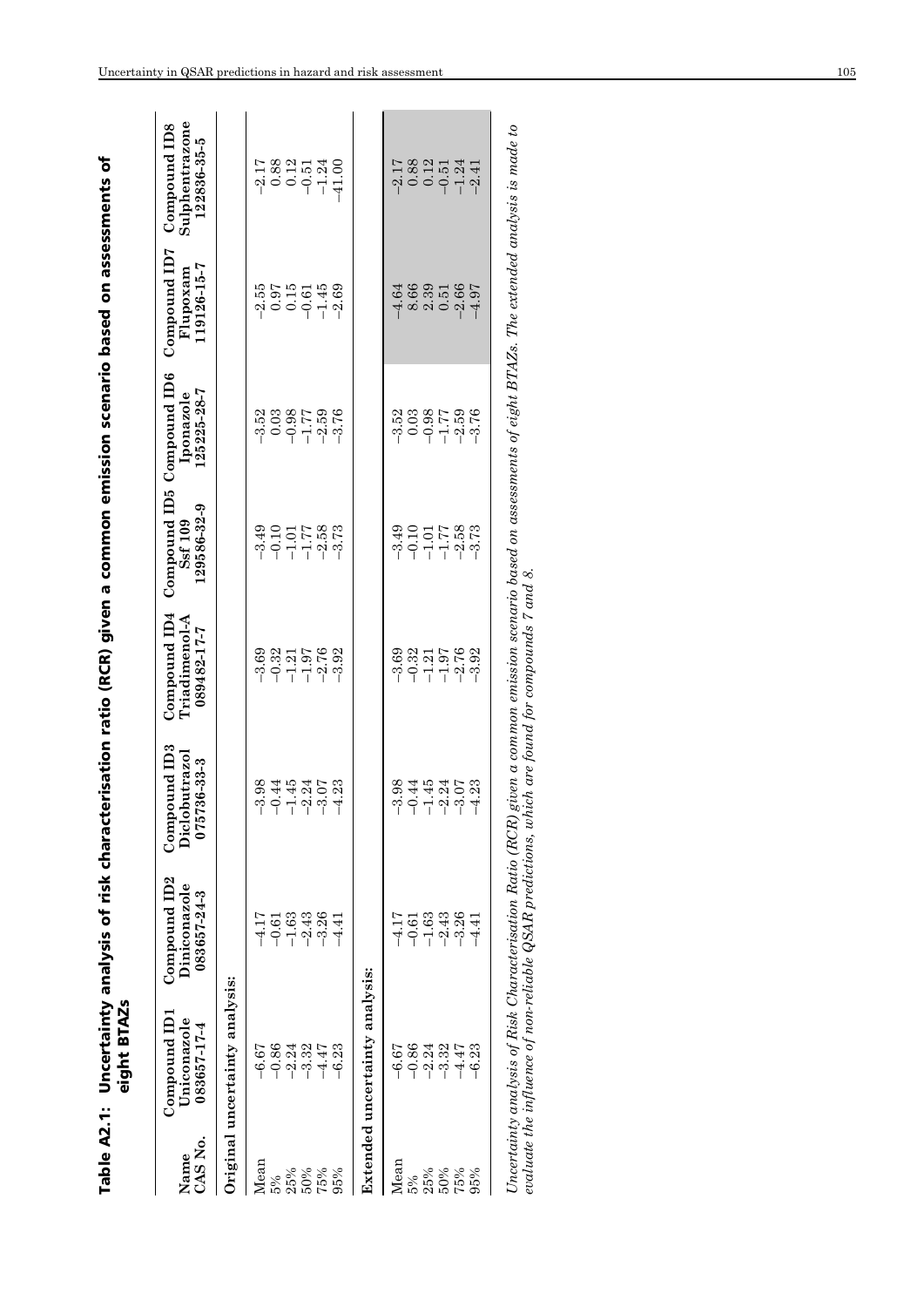under a unit emission rate. Effect assessments derived PNEC as the minimum out of QSAR predicted EC50 values on three aquatic species divided by an assessment factor of 1000. The level of emission was here adjusted to 500kg/day, in order to obtain compounds classified as safe and as risky.

The assessment was done on two levels of complexity in the consideration of uncertainty. The output from a deterministic risk assessment, where uncertainty is not considered, results in the most likely values of PEC and PNEC. Here, all eight compounds had a risk characterisation ratio (RCR) below one, which would indicate that they are safe (Figure A2.1). In an attempt to avoid making erroneous risk classifications, probabilistic assessments were performed to consider uncertainty (tier 3). The probabilistic evaluation of risk showed that the compounds were still safe, since the probability of PEC exceeding PNEC was more than 5% (Figure A2.1). Considering the sources of uncertainty does, in general, lead to safer decisions, and in that respect, uncertainty from QSAR predictions is no exception.

Two of the compounds (ID 2 and 7) were judged as being on the borderline of at least one QSAR model used for input to the assessment (see Peijnenburg *et al*. [1]). In order to evaluate the influence of these lower confidence QSAR predictions, we made a reassessment of risk where the corresponding predictive distributions had been enlarged by an arbitrary factor (the standard deviation in the predictive distribution had been multiplied by 10). This resulted in increased risk (Figure A2.1). The sensitivity analysis showed that the risk classification of compound ID 7 was sensitive to the lower confidence of the QSAR predictions, as the 95th percentile of the RCR changed from being less than, to larger than, one. In this situation, the risk assessment for compound ID 7 might need to include other sources of background information to achieve the same quality as the others, and even then we might still be unsure whether or not the assessment was acceptable.

### Reference

1. Peijnenburg, W., Kos Durjava, M., Gramatica, P., Papa, E., Tetko, I. & Sahlin, U. (2013). *CADASTER Deliverable 4.6 Synthesis of Research Findings and Recommendations for Prioritization*, 168pp. Available at: http://www.cadaster.eu/sites/cadaster.eu/files/ data/deliverable/public/Deliverable4.6.pdf (Accessed 04.02.13).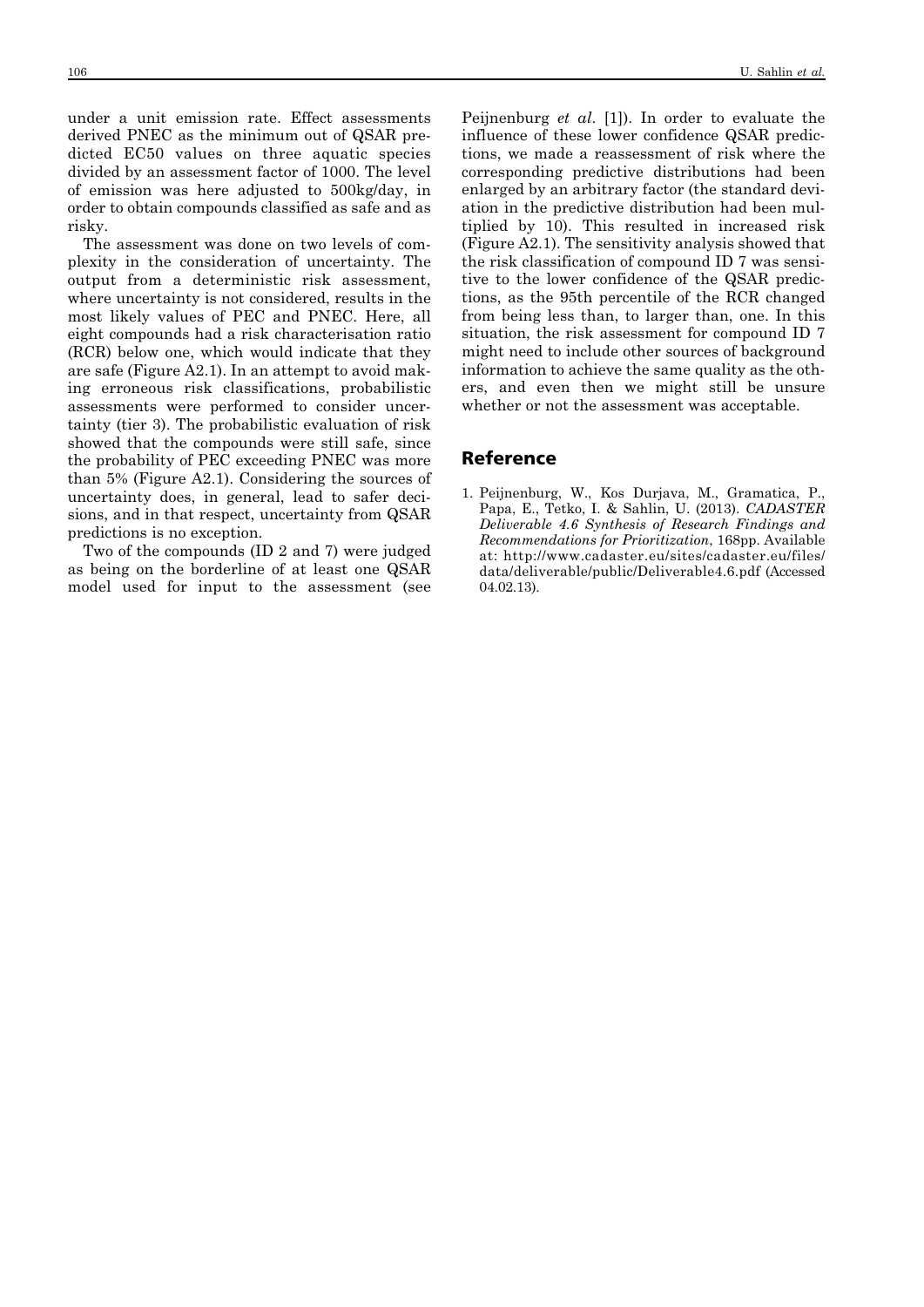### Case study 3: Validation of individual *in vivo* experimental data by using QSARs

In this case study, we describe the validation of an estimate of an endpoint obtained by experimental (i.e. *in vivo*-derived) testing based on an existing QSAR for the same endpoint. The verification of *in vivo*-derived data by using QSARs is carried out to support the use of such *in vivo* data in a risk assessment or, from the regulators perspective, to check assessments submitted to dossiers.

What we seek is a test for judging whether or not an *in vivo* experimental value is valid. If we are to

### Figure A3.1: New experimental values derived from QSAR predictions with uncertainty



*= confidence interval; = experimental value.*

*New experimental values compared to 95 % confidence intervals derived from QSAR predictions with uncertainty to open up for validation. The plots show values on aquatic toxicity (pEC50) for three species, an alga, Daphnia and a fish. The compound ID numbers are the same as in Table A3.1.*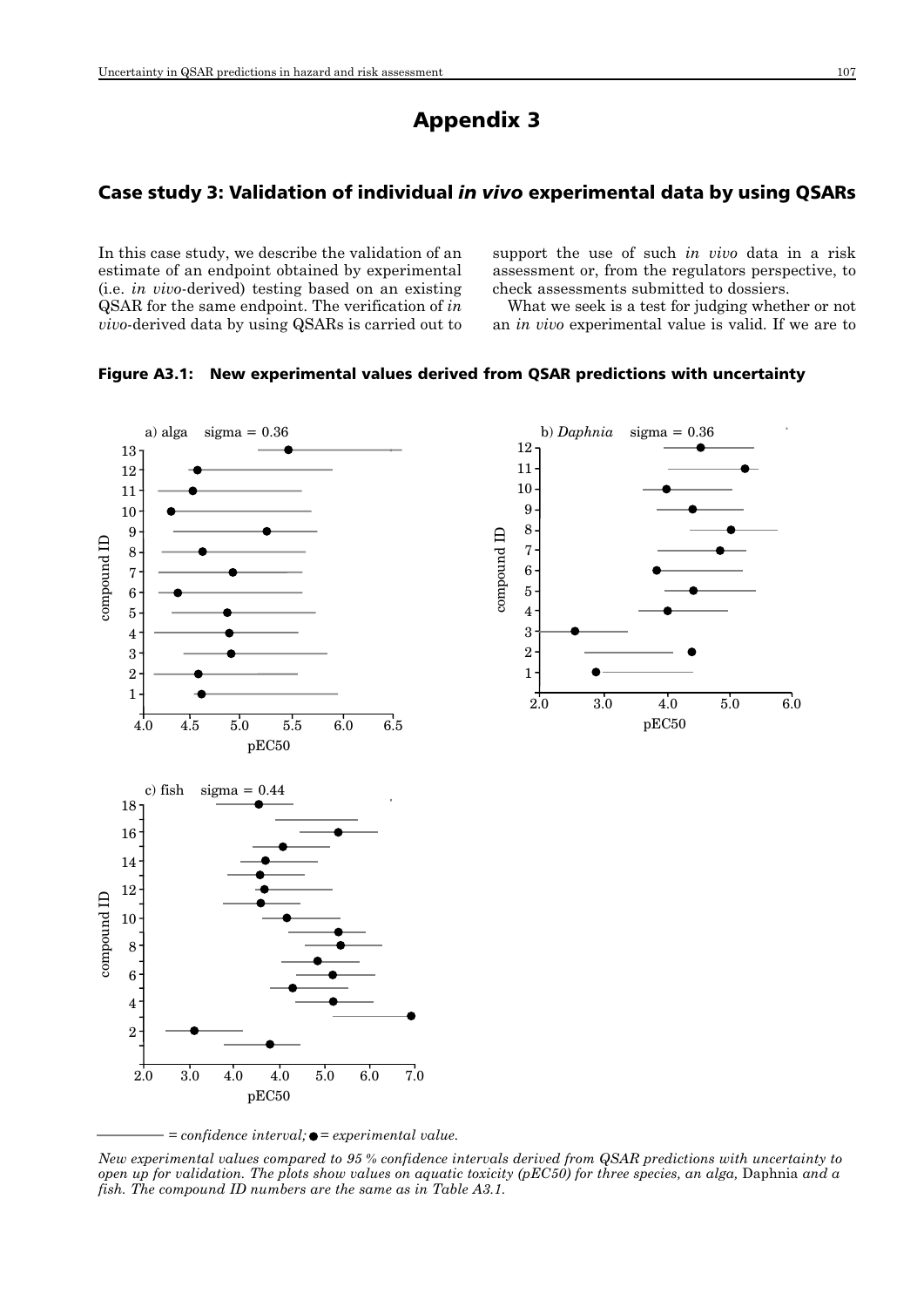| ID                      |             | CAS No.     | α΄          |
|-------------------------|-------------|-------------|-------------|
| Alga                    |             |             |             |
| 1                       |             | 024017-47-8 | 0.108       |
| $\overline{c}$          |             | 043121-43-3 | 0.511       |
| 3                       |             | 060207-90-1 | 0.557       |
| $\overline{4}$          |             | 066246-88-6 | 0.903       |
| 5                       |             | 075736-33-3 | 0.687       |
| 6                       |             | 076738-62-0 | 0.188       |
| 7                       |             | 079983-71-4 | 0.950       |
| 8                       |             | 083657-17-4 | 0.450       |
| 9                       |             | 083657-24-3 | 0.579       |
| 10                      |             | 088671-89-0 | 0.080       |
| 11                      |             | 094361-06-5 | 0.337       |
| 12                      |             | 106325-08-0 | 0.115       |
| 13                      |             | 119446-68-3 | 0.280       |
| Daphnia                 |             |             |             |
| 1                       |             | 000095-14-7 | 0.040       |
| $\overline{\mathbf{c}}$ |             | 001455-77-2 | 0.010       |
| 3                       |             | 036791-04-5 | $_{0.807}$  |
| $\overline{4}$          |             | 043121-43-3 | 0.544       |
| 5                       |             | 075736-33-3 | 0.500       |
| 6                       |             | 076738-62-0 | 0.092       |
| 7                       |             | 079983-71-4 | 0.457       |
| 8                       |             | 085509-19-9 | 0.953       |
| 9                       |             | 088671-89-0 | 0.740       |
| 10                      |             | 094361-06-5 | 0.407       |
| 11                      |             | 103112-35-2 | 0.194       |
| 12                      |             | 131983-72-7 | 0.742       |
| ID                      | ID in Ref 1 | CAS No.     | α´          |
| Fish                    |             |             |             |
| 1                       | 3           | 000095-14-7 | 0.714       |
| $\overline{\mathbf{c}}$ | 10          | 000288-88-0 | 0.646       |
| 3                       | 95          | 024017-47-8 | 0.060       |
| $\overline{4}$          | 158         | 055179-31-2 | 0.944       |
| $\overline{5}$          | 240         | 083657-17-4 | 0.467       |
| 6                       | 305         | 106325-08-0 | 0.877       |
| 7                       | 306         | 107534-96-3 | 0.921       |
| 8                       | 310         | 114369-43-6 | ${0.876}$   |
| 9                       | 325         | 136426-54-5 | 0.574       |
| 10                      | 329         | 139528-85-1 | 0.482       |
| 11                      | 354         | 145701-23-1 | ${0.927}$   |
| 12                      | 361         | 219714-96-2 | 0.170       |
| 13                      | 362         | 317815-83-1 | 0.770       |
| 14                      | 364         | 422556-08-9 | $\rm 0.517$ |
| 15                      | 369         | xxx006      | 0.655       |
| 16                      | 371         | xxx008      | 0.990       |
| 17                      | 376         | xxx013      | 0.048       |
| 18                      | 377         | xxx014      | 0.857       |
|                         |             |             |             |

### Table A3.1: Threshold values on tail probabilities

*Threshold values on tail probabilities* <sup>α</sup> *(denoted by* α*´) for which the compound fails the test defined by the predictive distribution from the QSAR and confidence level*  $(1 - \alpha)$ *.* 

use statistical inference, we need to specify a probabilistic model for the difference between the experimental value and the true value. This probabilistic model can specify that the difference is a symmetric probability distribution (e.g. normal) with zero mean and variance  $\sigma^2$ .

A 95% (Bayesian) confidence interval is the range within which we expect 95% of the differences to occur. This is the same as saying that there is a 5% chance that the experimental value will fall outside the confidence interval based on a probability distribution with the true value as mean and variance  $\sigma^2$ . The confidence level is usually written as  $1-\alpha$ . where  $\alpha$  is the probability of judging the experimental value as not valid, when in fact it is. The value of  $\alpha$  is usually 5%.

A QSAR can be used to provide the probabilistic model for this test. When we believe the QSAR to be true, an experimental value can be verified by testing whether it lies inside a confidence interval based on the resulting predictive distribution assessed for that compound. If the experimental value falls inside the interval with a confidence level of  $1-\alpha$ , we are  $1-\alpha$ confident in the accuracy of the experimental value. Alternatively, one could derive the smallest confidence level for which the corresponding interval covers the experimental value,  $1 - \alpha'$ . If  $\alpha'$  is smaller than our chosen significance level  $\alpha$ , then the experimental value is poorly supported by the QSAR.

When uncertainty in a QSAR prediction is not considered, the validation is based on a difference between two point values — a QSAR prediction and the corresponding experimental estimate. There is the need for a reference to be able to judge what is large or small. By taking uncertainty in the QSAR prediction into account, it becomes possible to use the predictive distribution as a probabilistic model to test the experimental value. The test is then based on the model (null hypothesis) that the newly tested compound is exchangeable with (or drawn from the same statistical population as) the compounds in the QSAR training data set. The predictive distribution describes our belief in the magnitude of the error in the prediction.

As part of the CADASTER project, this method was applied to the experimental values obtained from the toxicity testing of benzotriazoles performed on three aquatic species. Probabilistic models for the tests were specified by predictive distributions derived from the QSARs obtained by consensus modelling (1). The predictive distributions were derived by a simple rule of thumb that does not distinguish between possible differences in the error of individual predictions. In this case study, we assigned a normal distribution with the QSAR point prediction as the mean and the MSE as its variance,  $\sigma^2$ . This is probably an underestimate of the predictive variance but, since all except one of the compounds fall within the 95th confidence interval (Figure A3.1), we do not think it is reasonable to enlarge it in this par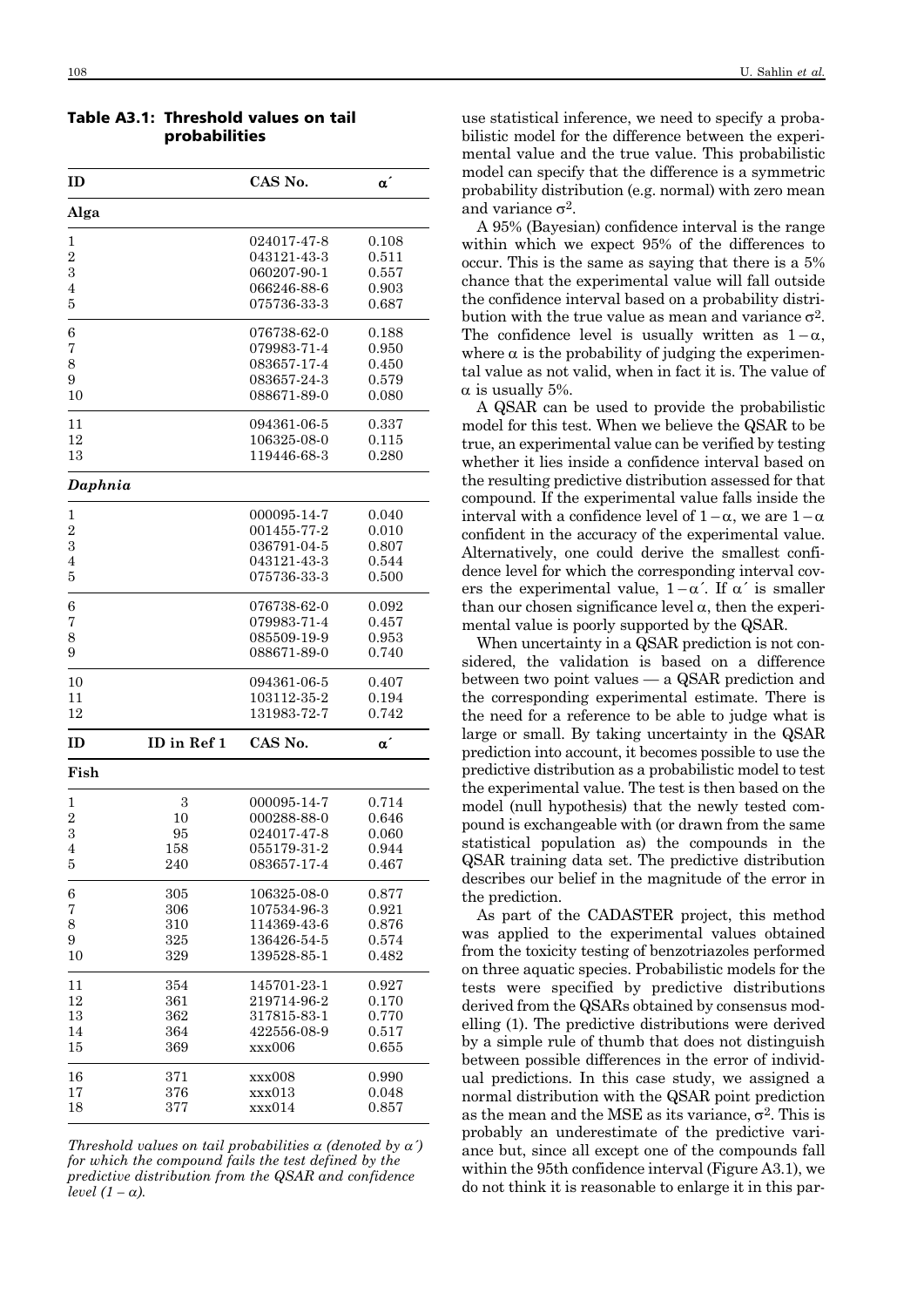ticular case. One of the compounds had an experimental estimate for which the threshold value on the confidence level was smaller than desired (Table A3.1). Given that the estimates for all the other compounds were acceptable, the tests had been performed under similar conditions, and it was close to the boundary of the confidence interval, there is no reason to discard that particular experimental value as not valid.

### Reference

1. Cassini, S., Kovarich, S., Papa, E., Roy, P.P., Rahmberg, M., Nilsson, S., Sahlin, U., Jeliazkova, N., Kochev, N., Pukalov, O., Tetko, I., Brandmaier, S., Durjava, M.K., Kolar, B., Peijnenburg, W. & Gramatica, P. (2013). Evaluation of CADASTER QSAR models for aquatic toxicity of (benzo)triazoles and prioritisation by consensus prediction. *ATLA* **41**, 49–64.